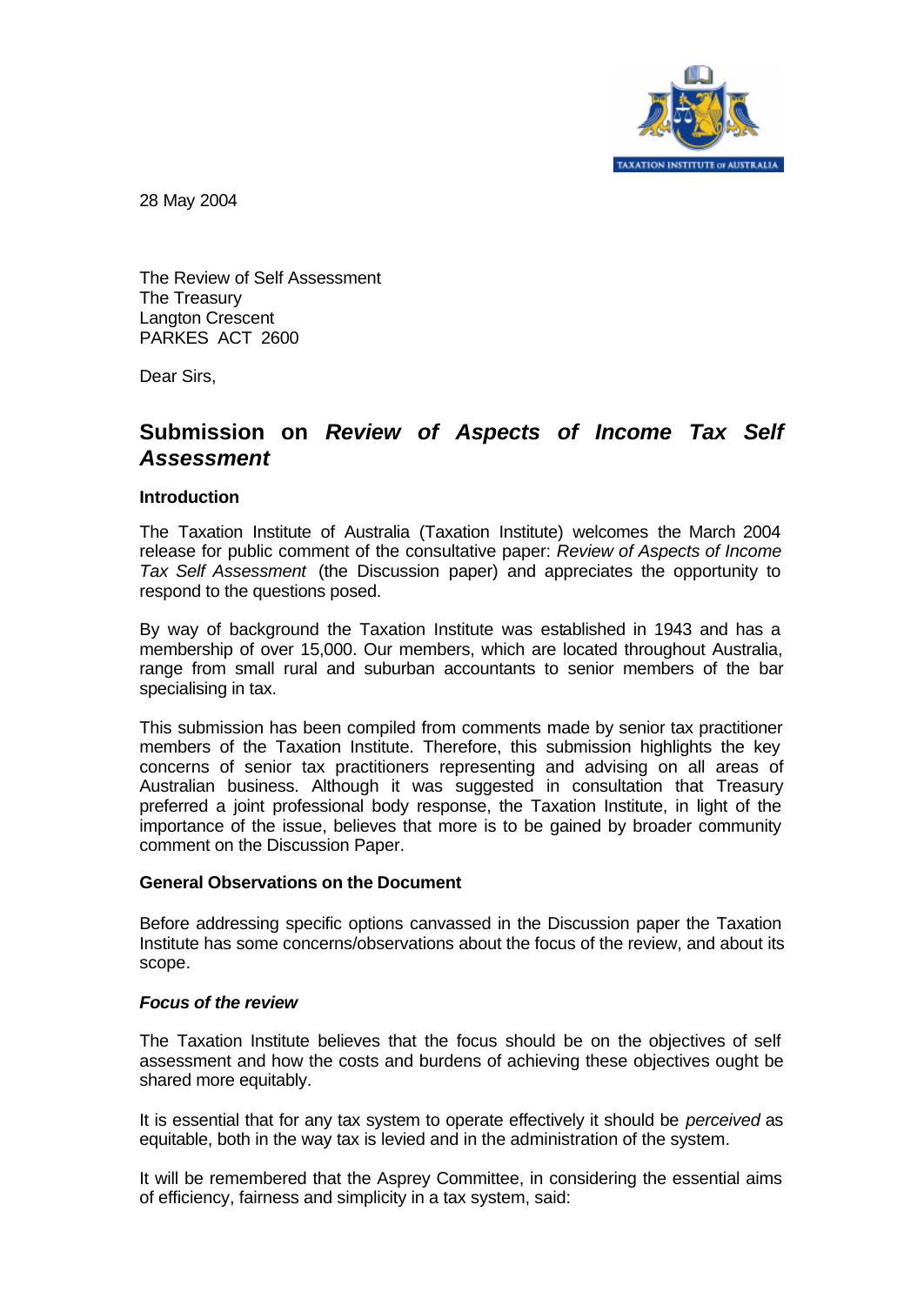"Thus, the Committee is to consider the effects of the system upon the 'economic and efficient use of the resources of Australia', the desirability that there should be a 'fair distribution of the burden of taxation', and that revenueraising be 'by means that are not unduly complex and do not involve the public or the administration in undue difficulty, inconvenience or expense".<sup>1</sup>

Section 1.1.1 of the consultative paper makes it clear that the move to self assessment was driven by the desire to increase the cost efficiency of revenue collection by liberating assessing resources within the ATO to audit activities.

Self assessment has to a very large extent thrown onto taxpayers disproportional additional burdens and uncertainty with the imposition of significant penalties and GIC if their view of what are often overly complex legislative provisions is not "as likely to be correct as incorrect, or is more likely to be correct than incorrect".

Taxpayers have had to bear virtually all, or at least a disproportional share of, the burden of moving to self assessment. *The Taxation Institute is of the view that this burden should be shared more equally.*

## *Scope of the review*

The Taxation Institute has some concerns/observations arising from limiting the scope of the review to income tax self assessment.

First, a self assessment system was applied in respect of Fringe Benefits Tax (FBT) at the same time as income tax and unlike income tax was not subjected to subsequent review. As a result the self assessment process in respect of FBT still contains some crucial legislative defects.

For example, there are inconsistencies between s 74(3) and s 72 of the *Fringe Benefits Tax Assessment Act 1986.* While s 74(3) still embodies the concept of "full and true disclosure" in the making of an assessment, s 72 deems the making of an assessment when the taxpayer lodges his return. This inconsistency raises the issue as to how can a full and true disclosure can be made when returns are in the main lodged electronically. The effect of this inconsistency is that the period for amendment is effectively always six years rather than the intended three year period. As a result the Taxation Institute believes that the scope of the review should have been extended to cover this aspect of FBT self assessment.

Second, the Discussion paper does not directly address the issue of a standardised ruling system for both income tax and indirect taxes. The ruling system for indirect taxes (the Goods and Services Tax (GST), wine and luxury car taxes) under s 37 of the *Taxation Administration Act 1953* has an administrative basis of operation, while the income tax system is a statutory regime that sets out rights and, in particular, makes public and private rulings binding.

Third, as the Australian Taxation Office (ATO) has been granted responsibility for the administration of superannuation, those rules do not contain the provision for rulings to assist with that administration and to ensure taxpayer certainty. Therefore, it is disappointing that the Review did not explore the issue of binding rulings in this context.

The Taxation Institute has been concerned since 1999 about the inconsistency between the two ruling processes. To this end the Taxation Institute has written to the Treasurer in August 1999 and in October 1999 to the then Assistant Treasurer,

 $\overline{1}$ 

<sup>1</sup> Preliminary Report of the Taxation Review Committee (Asprey Committee) June 1974 at para 3.6. See also Review of Business Taxation (Ralph Committee) July 1999 at pp 15-17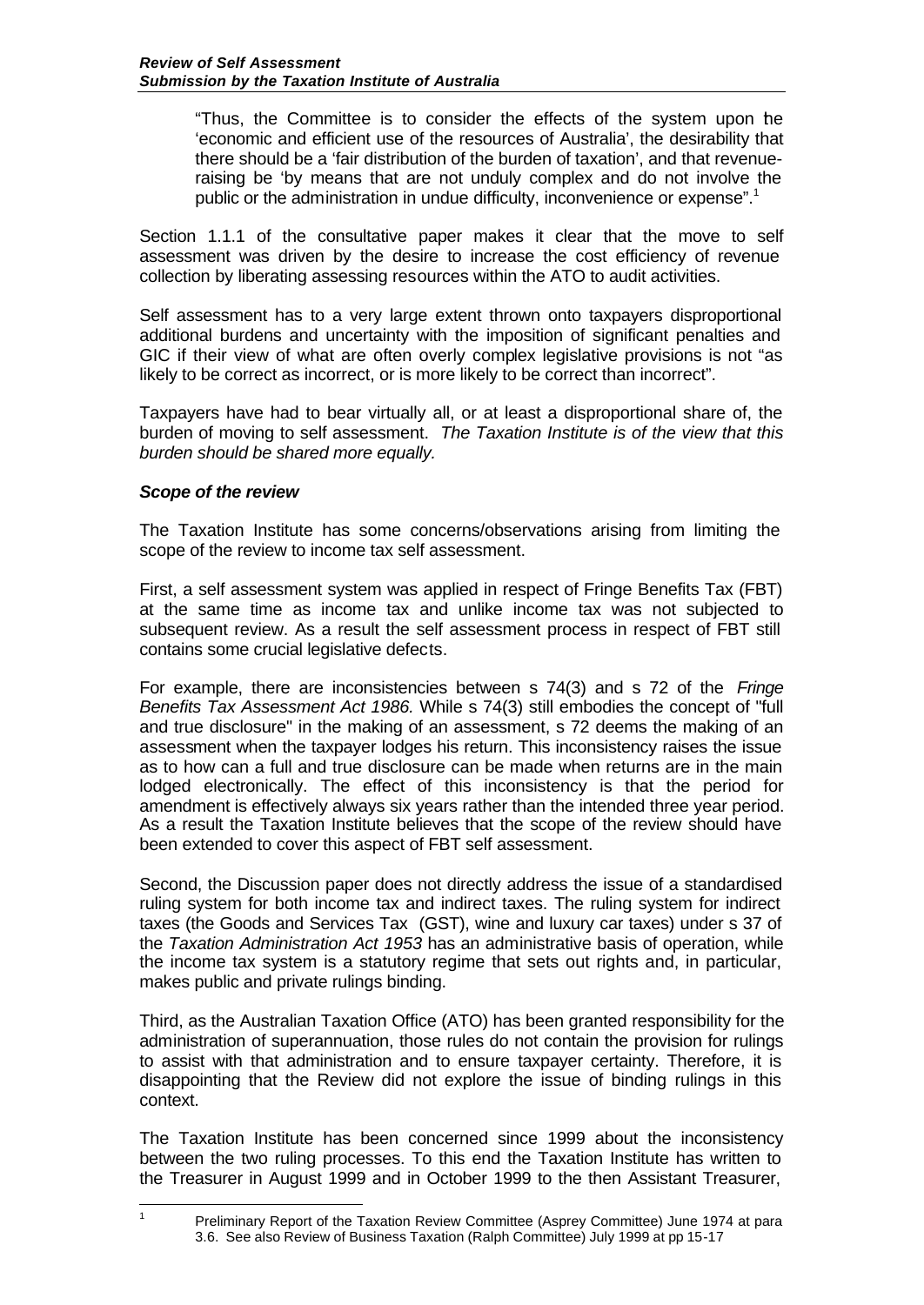Senator Rod Kemp expressing our concerns. The Taxation Institute has also met the ATO on 18 January 2000, and subsequently provided the ATO with a joint body view on whether GST rulings should be included in the global rulings system and provided comment on the recommendations on rulings contained in the final Report of the Review of Business Taxes, *A Tax System Redesigned*. The question of uniformity of all the ruling systems should have been included in the paper.

## **The structure of the submission**

The following submission is prepared in light of these concerns. The submission will address the proposed changes in the attached materials under each of the headings in the Discussion paper, i.e.:

- Chapter 2: Rulings and other Tax Office advice;
- Chapter 3: Review and amendment of assessments;
- Chapter 4: Penalties:
- Chapter 5: General Interest Charge: and
- Chapter 6: Other Issues.

The submission will attempt to address each question raised in each chapter. However, prior to addressing each question some general observations will be made on the discussion in each chapter where necessary.

#### **Conclusion**

The Taxation Institute views the outcome of this consultative process as crucial to the Australia's future development. The Taxation Institute strongly urges the Government, in light of the importance of the various reform options, to proceed quickly to remedy those of the highest priority.

Should you require clarification of any of the matters contained in this submission, please do not hesitate to contact at first instance Michael Dirkis, Tax Director of the Taxation Institute on (02) 8223 0011.

Yours faithfully

 $E$ ale

**Neil Earle** President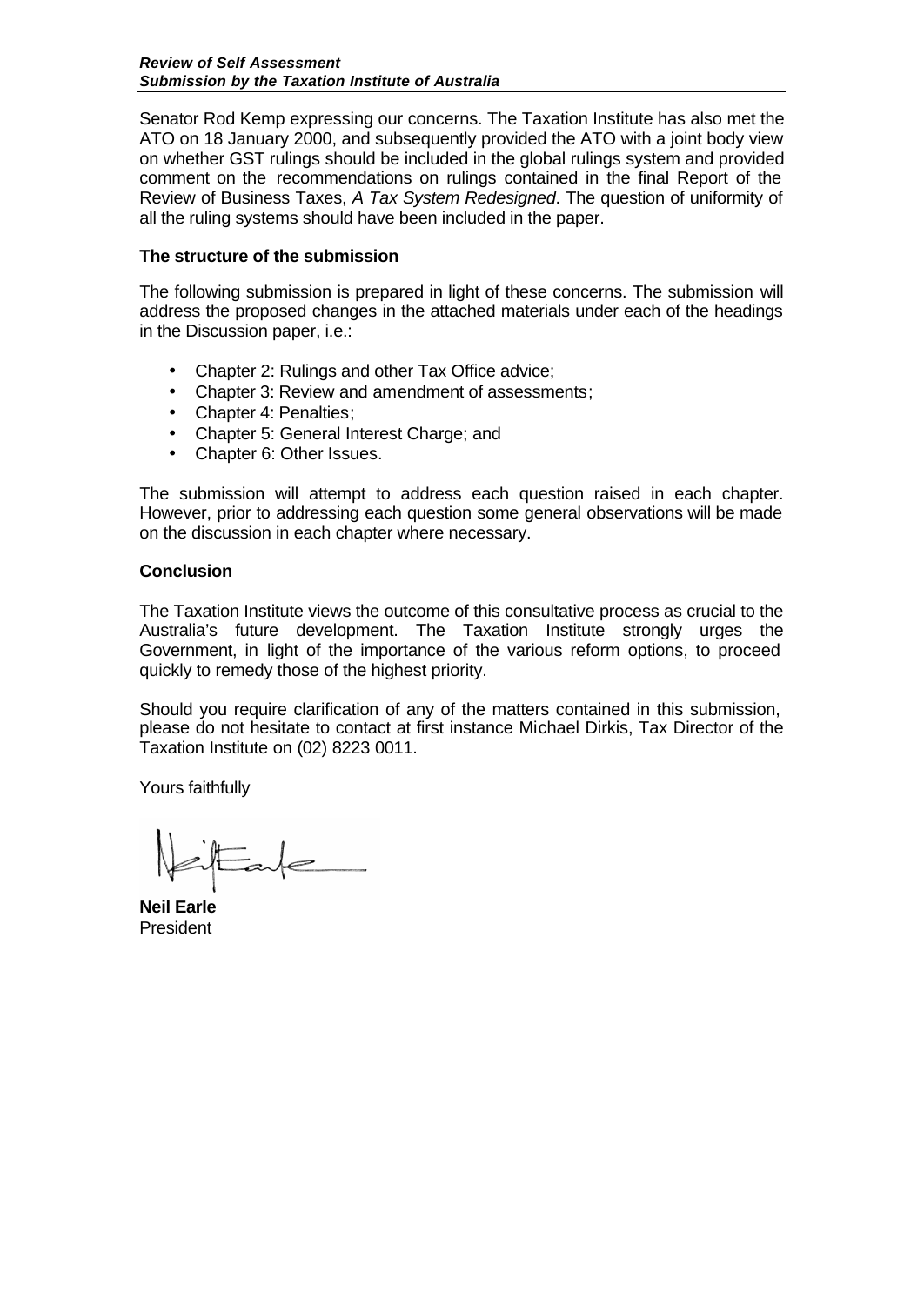Submission by

# **The Taxation Institute of Australia**

In response to the Treasury Discussion Paper

# **Review of Aspects of Income Tax Self Assessment**

May 2004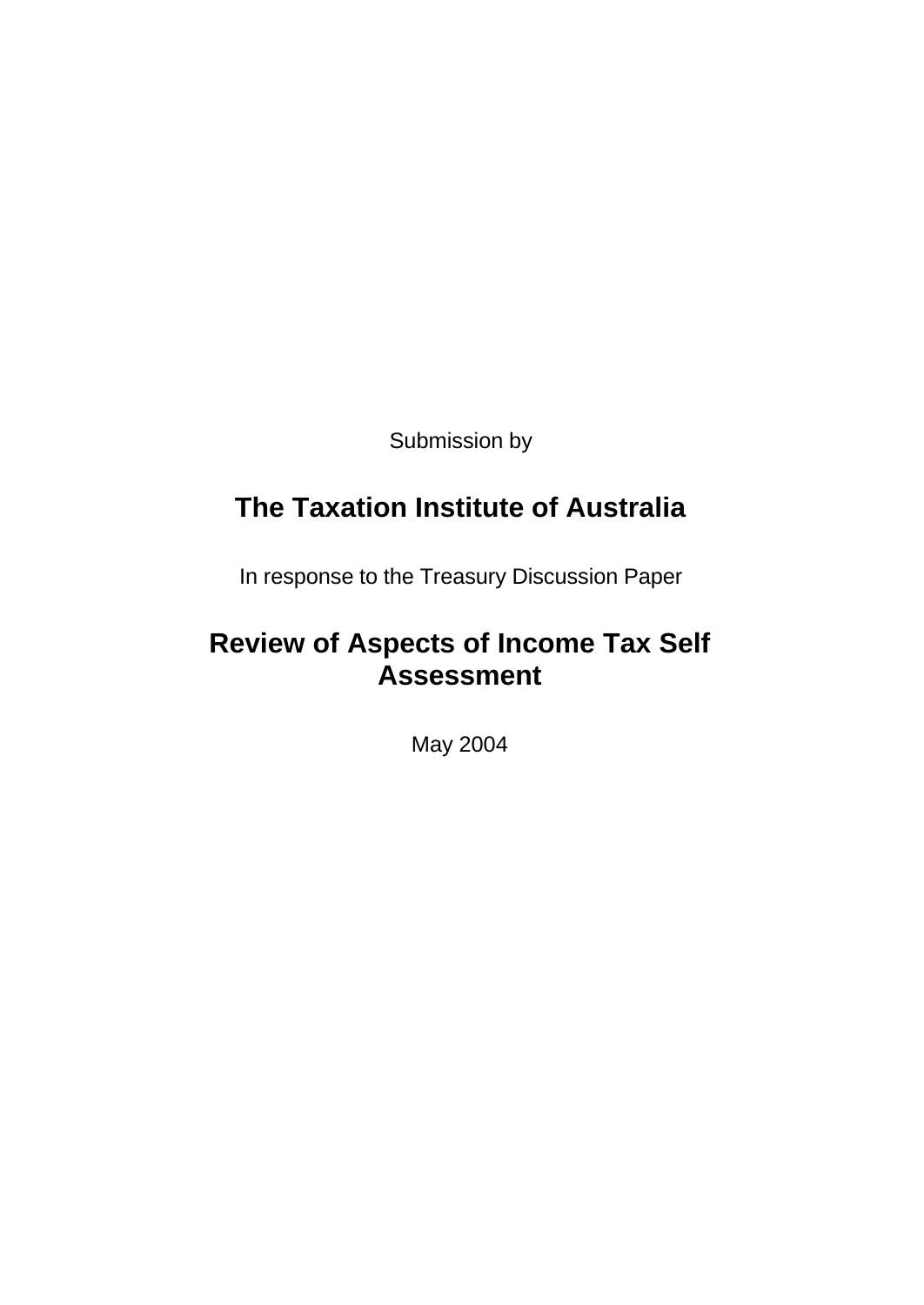# **Chapter 2: Rulings and other Tax Office advice**

# **1. General observations**

The Taxation Institute has long held concerns about the ability of taxpayers to know their legal rights and obligations. Under self assessment taxpayers are theoretically required to have detailed knowledge of the Commissioner's views on matters of policy, procedure and interpretation of tax law. The complexity of the law and the inability of taxpayers to have easy access to rulings and other taxation advices have meant that taxpayers cannot realistically have this knowledge.

The sheer volume of information produced tends to overwhelm even practitioners. The following figures are indicative of the levels of information overload just in the areas of Taxation and GST Rulings and Determinations, Product Rulings and Class Rulings issued since 1992, totalling 3,667 final and draft statements.<sup>2</sup> These figures are further swelled with the addition of other types of binding statements issued over this period including statements in relation to Miscellaneous Rulings, Fuel Grant and Rebates, Wine Equalisation Tax, Superannuation Contribution, Superannuation Guarantee, Luxury Car Taxation, GST Bulletins and GST Issues Log.

|               | TR's             |       | TD's         |       | GSTR's         |       | GSTD's       |                | PR's | CR's |
|---------------|------------------|-------|--------------|-------|----------------|-------|--------------|----------------|------|------|
|               | <b>Draft</b>     | Final | <b>Draft</b> | Final | Draft          | Final | <b>Draft</b> | Final          |      |      |
| 1992          | 40               | 20    | 235          | 201   |                |       |              |                |      |      |
| 1993          | 47               | 41    | 294          | 244   |                |       |              |                |      |      |
| 1994          | 42               | 32    | 116          | 98    |                |       |              |                |      |      |
| 1995          | 31               | 36    | 29           | 63    |                |       |              |                |      |      |
| 1996          | 21               | 27    | 18           | 45    |                |       |              |                |      |      |
| 1997          | 20               | 25    | 10           | 25    |                |       |              |                |      |      |
| 1998          | 13               | 23    | 19           | 29    |                |       |              |                | 5    |      |
| 1999          | 21               | 19    | 103          | 84    | 14             | 1     |              |                | 104  |      |
| 2000          | 19               | 18    | 23           | 54    | 23             | 37    | 6            | 12             | 119  |      |
| 2001          | 16               | 14    | 16           | 27    | 9              | 8     | 1            | $\overline{2}$ | 177  | 85   |
| 2002          | 13               | 21    | 16           | 28    | 11             | 6     | 5            | 5              | 147  | 89   |
| 2003          | 13               | 16    | 23           | 32    | 9              | 16    | 5            | 3              | 82   | 112  |
| 2004          | $\boldsymbol{0}$ | 3     | 9            | 15    | $\overline{2}$ | 4     | 0            | 3              | 70   | 49   |
| <b>Totals</b> | 296              | 295   | 911          | 945   | 68             | 71    | 17           | 25             | 704  | 335  |

Add to this huge information flow the list of non-binding statements (on the taxpayer, contra for ATO staff) such as ATO Interpretative Decisions (ATOID), Taxpayer Alerts, Practice Statements, fact sheets and explanatory material (eg the Consolidation Guide, the Receivables Manual and ATO Access Guidelines).

The ATOID count for:

- 2002 at 1,116;
- 2003 at 1,135; and
- so far in 2004 at 435. $^3$

While rulings play an important role in self assessment the impact of the general interest charge (GIC) and their binding nature upon the ATO means that in terms of

l

<sup>2</sup> As at 26 May 2004

<sup>3</sup> As at 26 May 2004.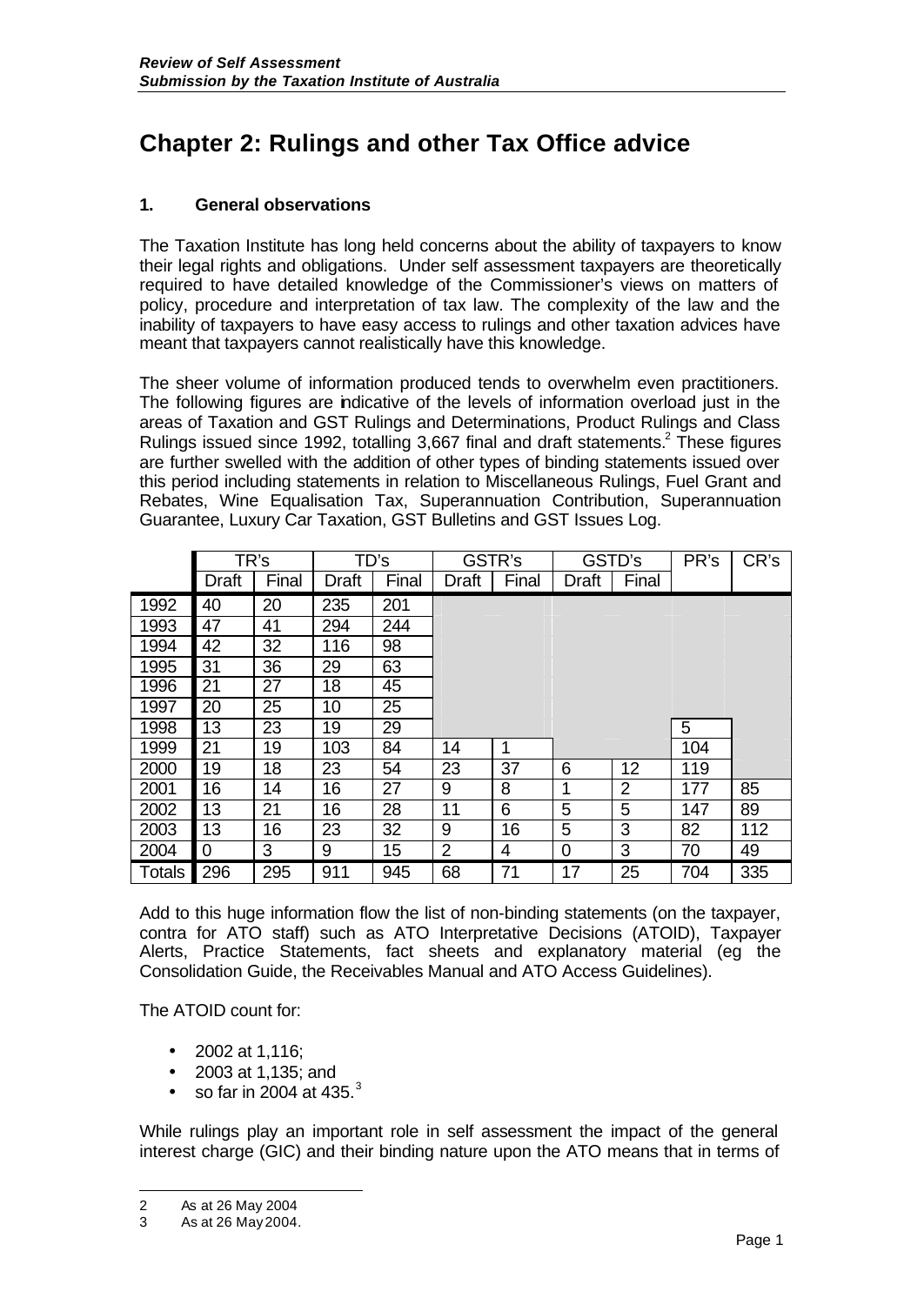the ATO's administration, they have attained a status of "defacto" law. This is well beyond their intended status i.e., binding statements of the Commissioner's opinion.

The system should be modified to redress the balance by measures such as removing penalties for non-compliance with rulings and removing the presumption of the need for an alternative "reasonably arguable" case where a taxpayer offends non-binding advice such as ATOIDs.

Although it is not uncommon for rulings to be favourable to taxpayers, there is a perception that the Commissioner is often reluctant to rule, or to rule in favour of taxpayers, on contentious issues (the main area where rulings would be expected). It is felt that the ATO will often rule to protect the revenue rather than to provide a fair view of the law. This perception will only be avoided if a system is devised whereby rulings can be issued by independent advisers in a timely manner. This could be done through the adoption of special tribunal of experienced practitioners who would rule on more complex issues. The cost of the system could be met through charging fees.

# **2. Chapter 2 questions**

## **2.A Is Tax Office advice sufficiently accessible?**

## *Difficulties in accessing ATO rulings and advice*

Although the ATO has improved its online access to rulings and other ATO material, there remain a number of problems in accessing information. For example, there should be a requirement that when a ruling (booklet, website document etc) is altered to change a previous ruling, this change and the date of change are highlighted in any replacement ruling. This will ensure that taxpayers (particularly a small business person) relying on an industry fact sheet etc will be made aware of the changes, which impact upon their business, and the date of those changes.

Further enhancements to search engines are also required, such as allowing download of lists of particular categories of rulings/ATOIDS etc.

The Taxation Institute believes that the crucial question is whether taxpayers and tax advisers alike have access to sufficient resources to comply readily with the requirements of self assessment.

Further, in light of the lack of community understanding of self assessment illustrated by the mass-market scheme Inquiries, a concerted education program is required to fully inform the public about the impact of self assessment and to counter disinformation ("pub talk") on the system.

## *Difficulties in obtaining private rulings and advice*

There are often significant delays in getting private binding rulings from the ATO and the ATO will not provide rulings in a number of areas. For example:

• Advice on the possible application of Part IVA is not readily accessible. In the past, the Commissioner has placed a moratorium on Part IVA advice. Even now, the ATO presently has an extreme reluctance of expressing any opinion of whether Part IVA applies, especially in a timely manner in relation to prospective transactions.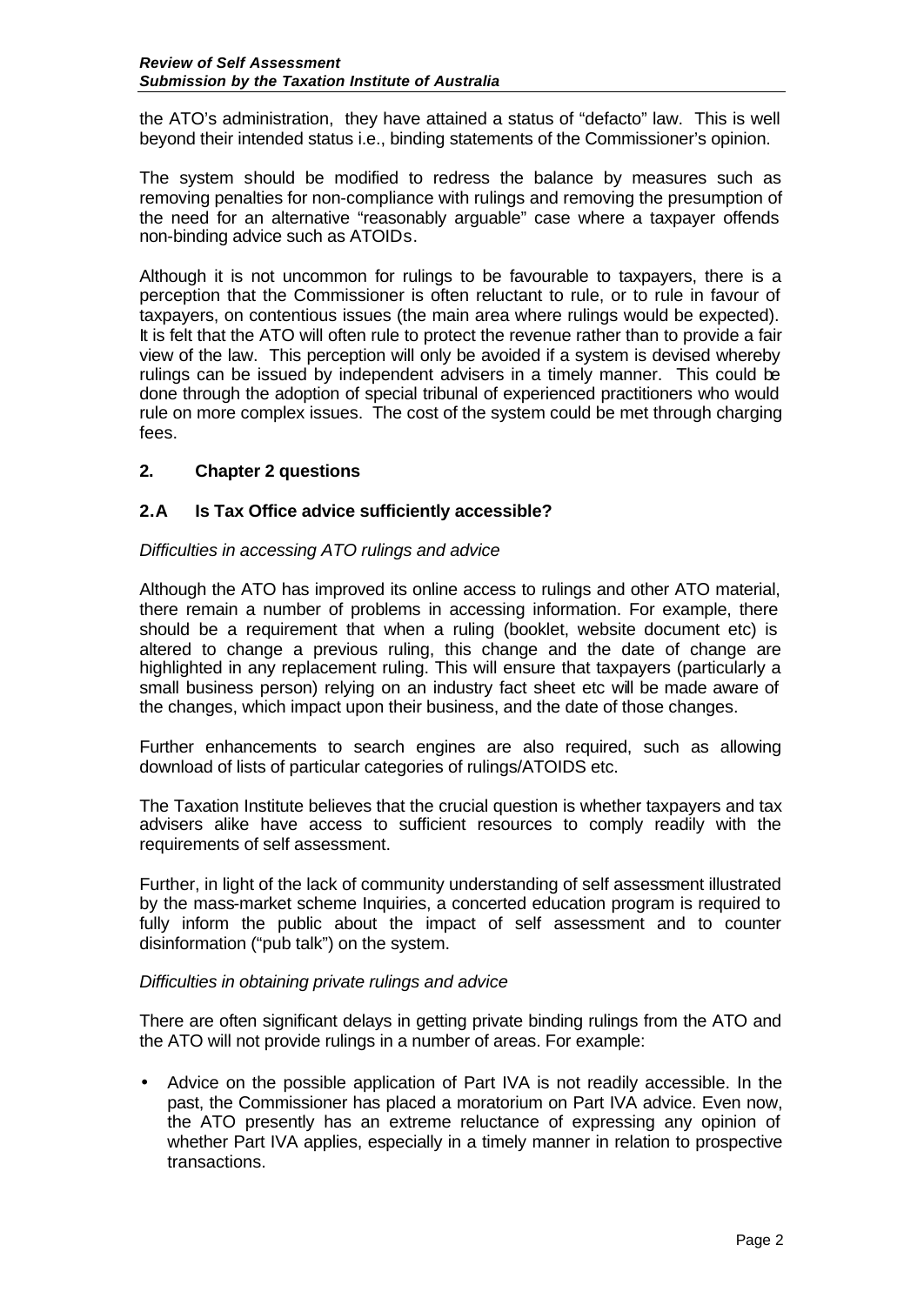- Many unresolved issues still exist in the area of tax consolidations, where the views of the ATO have not been articulated making the preparation and lodgment of the first consolidated tax return difficult.
- Although the ATO has issued a number of lengthy transfer pricing rulings, there is still a need for more rulings that address the practical application of transfer pricing.
- Broadly, where the ATO feels that they cannot provide a PBR it also means extensive delays in getting any public ruling issued.

In summary, ATO advice is not sufficiently accessible.

## **2.B Should Tax Office advice indicate whether Part IVA applies to a particular arrangement as a matter of course, or only on request?**

The Taxation Institute believes that the ATO should indicate whether in its view Part IVA applies to a particular arrangement. The ATO should provide this advice unless the request for a ruling expressly provides that such advice is not required.

Further, the ATO should not, as in the past, be able to arbitrarily refuse to issue rulings on topics, which are not expressly excluded by the legislation (eg Part IVA, EBA arrangements etc). The use of moratoriums to delay the resolution of difficult tax issues results in frustrations about delays as the very issues denied rulings are those most needing them. It is recommended that this practice should cease.

In fact, the Taxation Institute believes that rulings should be available on a wider range of issues, that is, the Taxation Institute supports:

- *A Tax System Redesigned*'s recommendation 3.1 that the ruling system should be expanded to make the Commissioner legally bound on matters of administration, procedure, collection, Part IVA and conclusions of fact;
- a system that also provides for the Commissioner to make rulings in respect of valuation issues. Although it is acknowledged that *A Tax System Redesigned*' stated that it would not be appropriate for the Commissioner to be obliged to rule on valuations, this view is not sustainable. Valuations are a form of ultimate conclusion of fact, and that accordingly the Commissioner should be able to rule;
- the *A Tax System Redesigned*' Recommendation 3.2(b) that the Commissioner could use facts from other sources is supported on the grounds that it is a positive measure to assist taxpayers and should lead to the more timely issue of rulings. The only rider was that any amendment should ensure that where the external information was the subject of confidentiality and privacy, which information not be taken into account.
- the recommendation in the Commonwealth Parliament's Joint Committee of Public Accounts in its *Report No. 326* handed down in November 1993 that hypotheticals should be ruled upon, resources permitting;<sup>4</sup> and
- the admissibility by the Courts and the AAT of additional evidence from taxpayers in determining a review of a negative ruling (recommendation

l 4 Joint Committee of Public Accounts, *Report No. 326 - An Assessment of Tax - A Report on an Inquiry into the Australian Taxation Office* (Canberra: AGPS, 1993), recommendations 37-40; also see paras. 6.71-6.80.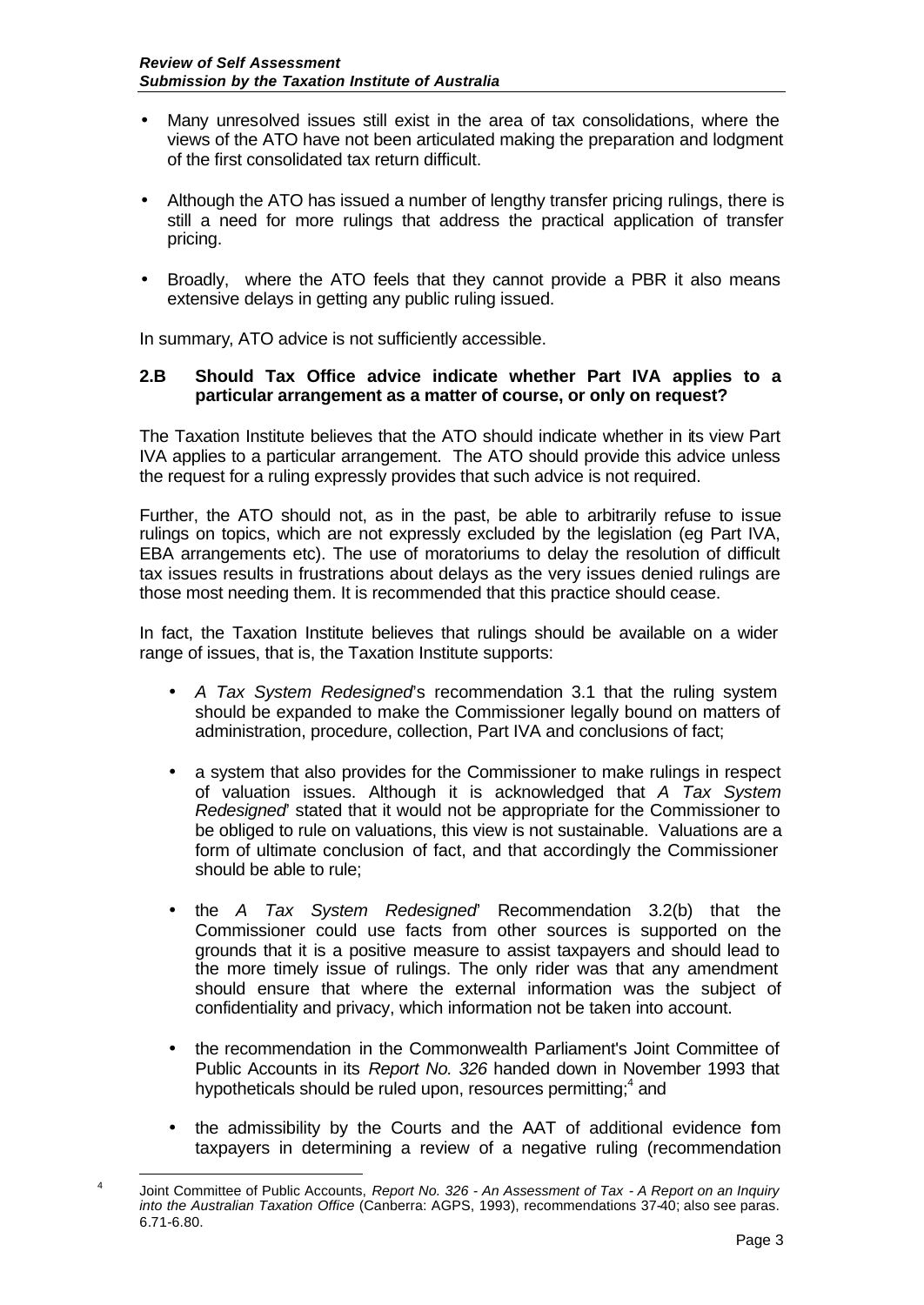3.2(2) of *A Tax System Redesigned*). This would be a positive measure to assist taxpayers and would lead to greater resolution of ruling disputes.

### **2.C (a) Do taxpayers and their advisers currently encounter delays in obtaining Tax Office advice?**

The Taxation Institute has had concerns about timeliness of rulings, especially private binding rules on relatively complex matters.

It is not uncommon for transactions to depend on getting timely rulings. Some transactions may go ahead in the expectation that a positive ruling will, in fact, be given, but incur enormous costs when no such positive ruling eventuates, especially if the adverse tax implications of the transaction mean that it is no longer an economic proposition (i.e. transactions may be able to proceed where the tax result is neutral or positive, but not where it is negative).

In relation to obtaining private rulings, delays create difficulties for advisers in the commercial context, let alone on the ability to challenge an adverse finding (i.e. taxpayers are unable to use their appeal rights as often by the time the ruling issues, the financial year has elapsed). These delays often result in the need to resort to other options for the management of tax risk, such as obtaining external tax advice.

#### **(b) If so, what strategies might allow the Tax Office to provide advice on a more timely basis?**

## *Structural Change*

*A Tax System Redesigned*' recommended (Recommendation 3.2(a)) a default system, where by the failure to issue a ruling would lead to a deemed adverse ruling by the Commissioner. A solution could be that 90 days after the application would be the trigger period for a deemed default, and the default would result in the maximum amount of final tax. It was also recommended in *A Tax System Redesigned* that an objection against a default ruling would be disallowed in order to speed access to the Administrative Appeals Tribunal or the Courts.

However, the preferred approach would be that at the expiration of 60 days after the lodgement of a ruling request, the ATO be required to refer any undetermined ruling request for review to a body nominated by the Commissioner, which contains external members (eg the Rulings panel).

The 60 day time period would suspend when information was requested, recommencing when all the information required has been supplied. The 60 day time period should not be able to be extended to accommodate further information requests. This body would be given a further 30 days to review the ruling request and facilitate a determination. A failure to rule at the expiration of this 30 day period would give rise to default.

The Taxation Institute strongly objects to the notion of default rulings based on the maximum amount of final tax on the basis that this is very difficult to ascertain. If a default mechanism is to apply, then any default ruling should be a positive one. For example, the taxpayer's position set out in the ruling request could be the default position if ATO did not rule within specified time. There is also statutory precedence for this approach in s 171 of the 1936 Act.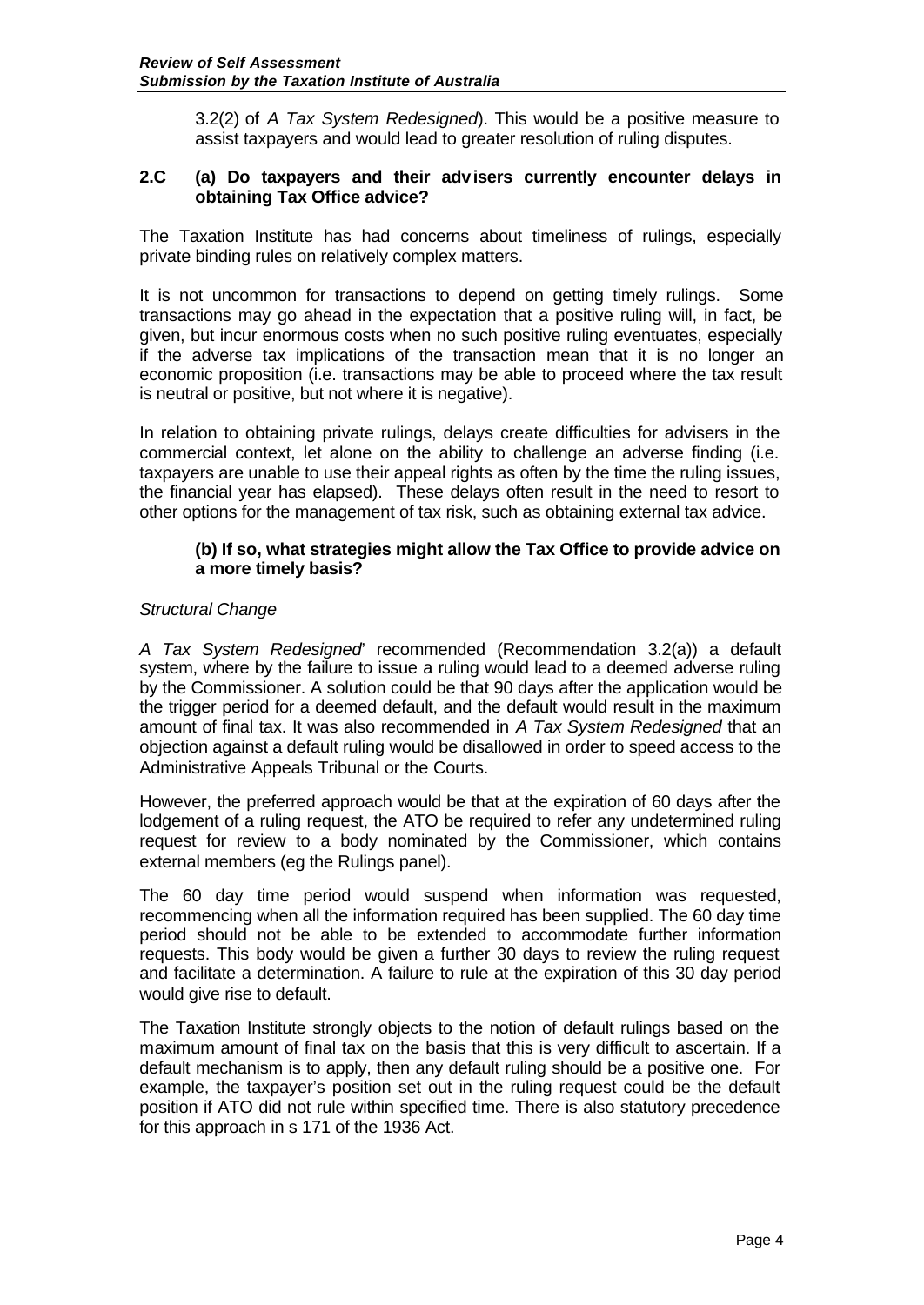## *Process change*

The ATO practice of asking as many questions as possible, and seeking information not particularly relevant to the interpretative issues that form the basis of the ruling, is generally unhelpful to the overall ruling process. We appreciate the need for the correct balance in this area but a mechanism is needed whereby the ATO can provide advice (both binding and non-binding) based on the material that the taxpayer can provide at the time of seeking the ruling. Areas of uncertainty or assumptions made by the ATO can be emphasised in the ruling.

## **2.D (a) Are there significant problems with the accuracy of Tax Office advice?**

From time to time, issues are raised in ATO consultative forums that question the accuracy of ATO rulings and other advice material, such as ATOIDs. Many members felt that the accuracy concern is generally around the ATO not following case law when it is not in the ATO's favour (or simply ignoring it altogether). This can impact on the reasonably arguable position issue and penalties.

# **(b) If so, how should they be addressed?**

The current process is haphazard, with the Commissioner retaining full discretion to determine the withdrawal/amendment of the ATO ruling/advice. There should be an independent panel in place that can arbitrate/review in a timely manner where such concerns are raised. It may be that the costs of such a panel will need to be borne in part by taxpayers wishing to avail themselves of this facility.

For call centre advice, the Taxation Institute recommends that the ATO should provide confirmation of advice sought by a taxpayer (either by email or letter), which sets out the scripted advice given and whether the ATO regards it as binding or not.

# **2.E (a) Is there evidence of pro-revenue bias in Tax Office advice?**

It is the Commissioner's responsibility to administer the tax laws fairly. The Taxation Institute is concerned about situations where the interpretation of the law is in doubt and the ATO is known to take the pro-revenue view as a matter of course, even if it is at odds with the policy objectives of the law.

Whilst is may be in the purview of the Commissioner's role to have concern for the revenue, this should not be at the expense of administering the tax laws fairly. The Commissioner cannot ignore the fact that the Commissioner is in a position to influence the behaviour of taxpayers through the expression of his opinion on the operation of the law and does so.

As mentioned above, the ATO should provide the correct and independent advice, as opposed to advice that often appears to be driven by a perceived need to protect the revenue.

#### **(b) What measures would improve confidence in the objectivity of Tax Office advice?**

## *Public advice*

Currently, the ATO issue draft public advice documents (e.g., rulings) and relies on the general public (including the professional associations) making submissions to provide comments and considered opinion. Often the time period for this process is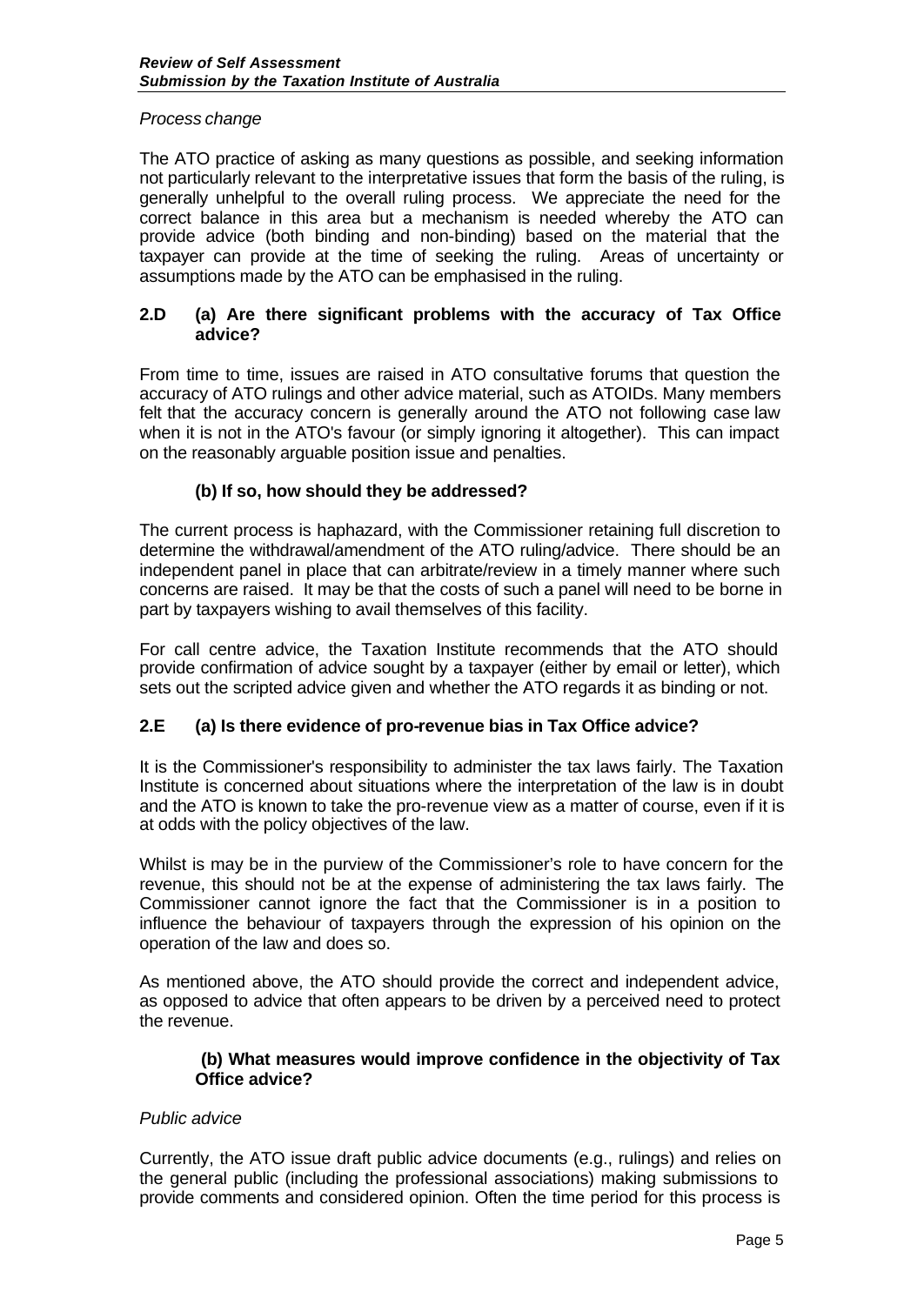too short and even where amendments are suggested, in general the suggested changes are ignored.

Feedback on such submissions from the ATO is at best haphazard and rarely spells out the rationale for rejecting suggested improvements. As a result, the professional bodies are loath to invest any significant resources in these processes.

Therefore, to improve confidence in the objectivity of ATO public advice, mandatory obligations to provide feedback including reasons for rejecting suggestions must be put in place immediately to ensure some confidence in the consultation process.

# *Private advice*

 $\overline{5}$ 

Confidence in the objectivity of ATO private advice would be improved through a more public approach to the education of ATO officers responsible for providing this type of advice. Such measures could include a requirement for ATO officers to undertake their continuing professional education (CPE) in public forums. In this way, they would not be getting an "ATO only" view of the world and would not develop a "closed shop" mentality. There would also be an added benefit for practitioners in hearing ATO arguments in a public education forum.

# **(c) Would an independent evaluation assist?**

The existence of rulings panels and quality assurance reviews appear to have done little to ensure objectivity. A revamp of the membership of these panels with a balance between ATO and external membership with an independent chair could significantly improve objectivity. Further, such a balanced and independent panel would give taxpayers much greater confidence in, and respect for, rulings.

In terms of independent evaluation, the Taxation Institute believes that Treasury should explore the option of amending the law to allow some type of declaratory relief, such as the ability to challenge public rulings in court or before an independent rulings panel.

### **2.F (a) How should Tax Office advice be framed to assist taxpayers — by explaining contending views of the law, or by setting out how the Tax Office intends to apply it?**

Currently, only small parts of any ruling are actually binding, being the text under the heading "Ruling".<sup>5</sup> Therefore, the Taxation Institute believes that the whole of the ruling should be binding.

However, in putting forward this proposition, the Taxation Institute is not inferring that there should be a reduction in the amount explanation that is sometimes provided in rulings. On the contrary, rulings should all contain this information where appropriate. It is important that where there are contending views, the ATO be forced to explain how they have arrived at their decision, and be bound by this view.

Furthermore, the approach of the ATO merely setting out how it intends to apply the law does little to provide understanding and could escalate the number of disputes as taxpayers in ignorance "seek justice".

<sup>5</sup> See generally Graeme S Cooper "Rulings" (1999) *Taxation Institute of Australia 7th National Tax Retreat (Tax Traumas: Rulings, Access and Tax Avoidance)* paper.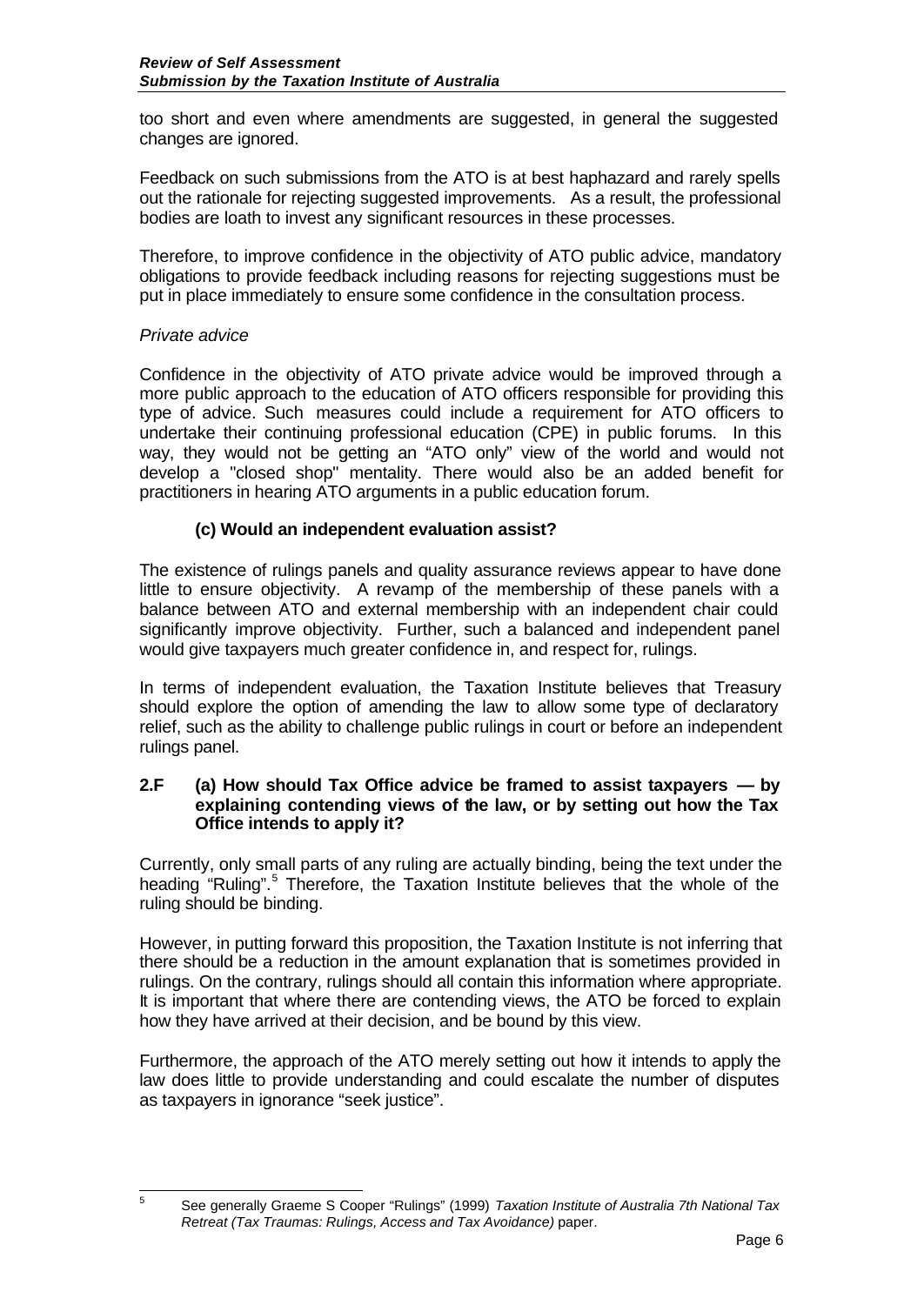# **(b) Does this impact on the way that advice is expressed?**

No.

#### **2.G How might the Tax Office clarify the circumstances in which general advice can be relied upon?**

All advice issued by the ATO should be binding, including general advice. If the Commissioner is concerned about the how certain examples may be misleading, then the Commissioner should not be issuing this advice, as taxpayers will rely on it.

Self assessment carries risks for taxpayers, these should be shared more equally with the Commissioner. Fundamental to self assessment is knowledge and the Commissioner should not be able to avoid the Commissioner's responsibility to issue rulings in areas of uncertainty merely because the Commissioner may make a mistake. The onus is on the Commissioner to review the advice given and to revise more general advice as the law develops.

# **2.H (a) Is there value in making more Tax Office advice legally binding?**

As the Commissioner is in a position to influence the behaviour of taxpayers through the expression of his opinion on the operation of the law, it is imperative that the Commissioner is bound by his opinions.

Traditionally, the Commissioner's views could be found in publications like old series tax rulings, information booklets, return guides, press statements or speeches by senior ATO staff. However, these sources of information do not bind the Commissioner.

*For example, assume Andy relies on TaxPack in preparing his annual tax return, but there is an error in TaxPack. The Commissioner can legally amend Andy's assessment despite the fact Andy relied upon the Commissioner's stated view.* 

Although tax will be payable, the adjustment does not give rise to an additional tax penalty. <sup>6</sup> However, even having to unexpectedly pay the primary tax can cause hardship for many taxpayers.

The Commissioner's ability to amend arises from the fact that no conduct on the part of the ATO can operate as an estoppel against the operation of taxation legislation. Even so-called "binding" rulings can be over-ridden by the ATO in a number of arbitrary situations. Put simply, taxpayers cannot, in strict legal terms, rely on ATO pronouncements except in quite restricted and specialised circumstances.

In order to support the self assessment system and provide a degree of certainty for taxpayers, the Taxation Institute holds the view that:

- all secondary material should be binding on the Commissioner; and
- the ability for the Commissioner to subsequently waive the binding nature of these publications should be severely limited.

Failure to address this now maybe merely deferring the inevitable developments in the law. Although *FCT v Wade* provides support for the view that no conduct on the

 6 s 284-215, Schedule 1 *Taxation Administration Act 1953*.

<sup>7</sup> *FCT v Wade* (1951) 5 AITR 214 and *AGC (Investments) Ltd v FCT* (1991) 21 ATR 1379.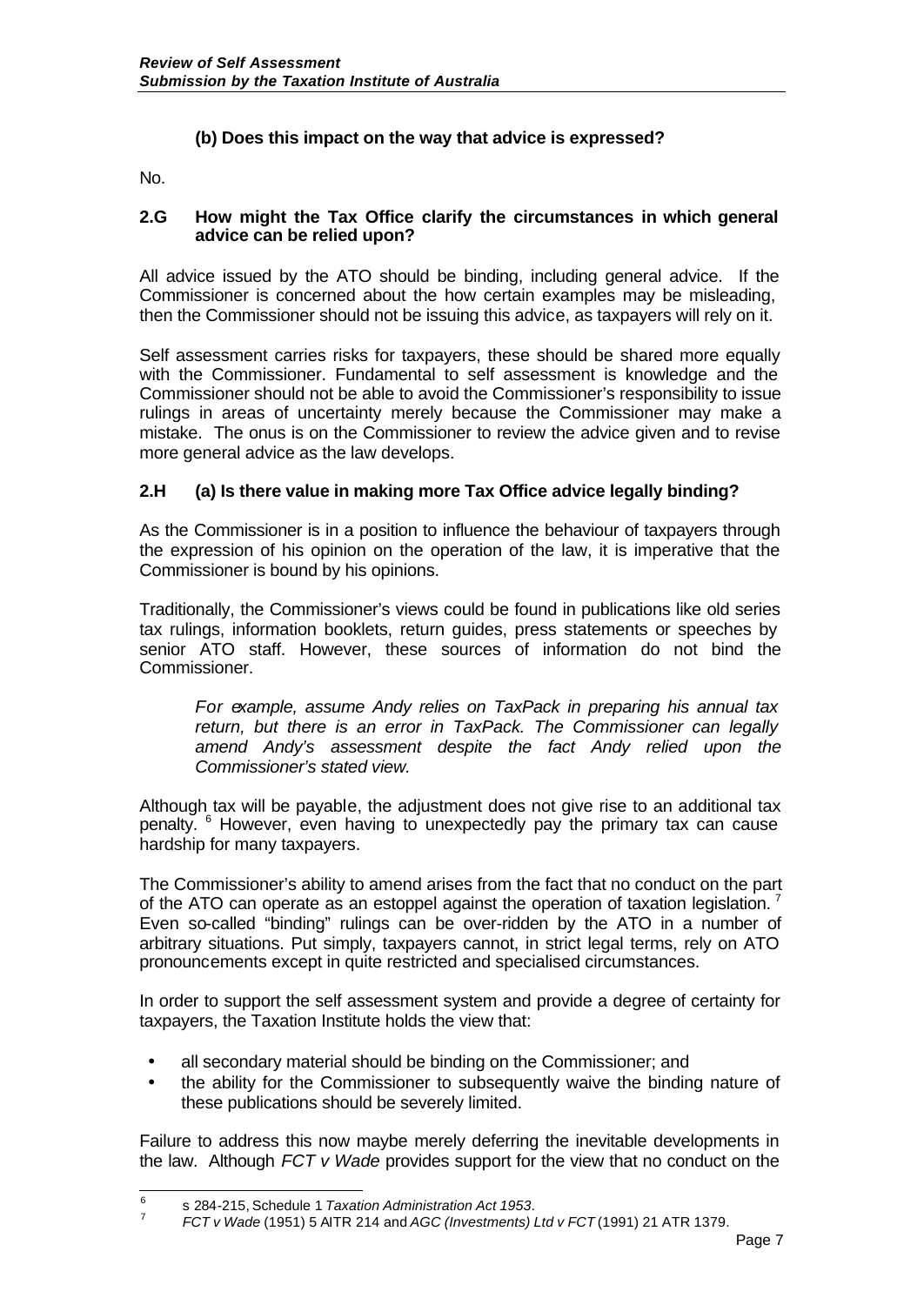part of the ATO can operate as an estoppel against the operation of the Tax Act. That decision, now over 50 years old, ignores the development of judicial review of administrative decision making that has occurred both formally and informally in other common law jurisdictions. This has given rise to a change in attitude about whether or not estoppel can in fact operate. In an article by Hind W, *"Stopping the Taxman"* 1991 BTR 191 the author refers to a number of more modern authorities that suggest that estoppel can in fact operate against the taxman, although it is yet to be applied in practice. More importantly, the doctrine of legitimate expectation has come to be factored into the consideration of administrative actions.

# **(b) What additional safeguards would be required?**

There currently exists risk for the Commissioner arising from the Commissioner's failure not to build in automatic review dates to ensure that advice has kept up to date with changes in the law. Therefore, a current safeguard and safeguard for the future would be vigilant review of rulings by the ATO's tax counsel network.

## **2.I Should taxpayers be penalised merely for not following PBRs when self assessing their income tax liabilities?**

The Taxation Institute supported *A Tax System Redesigned* Recommendation 3.4 that taxpayers that decline to follow a private ruling be subjected to same rules and penalties as those who decline to follow a public ruling (i.e. a reasonably arguable position). A PBR should just be one of the many opinions that a taxpayer should be able to take into account in finalising its position. Adopting a contrary view should not carry an automatic penalty.

### **2.J If no penalty applied, would direct appeals against PBRs still be required?**

As taxpayers are intrinsically honest, many would find difficulty in opposing the Commissioner's view. Many would also prefer not to pay GIC if it could be avoided. Therefore, there is a need to retain appeals.

## **2.K If appeals are retained, how could the process be improved?**

The biggest weakness of the rulings' appeal process is that delays in processing rulings within the ATO can lead to taxpayers losing their rights of appeal as the financial year has elapsed. In this context, it is also important to keep in mind the Taxation Institute's recommendation (in question 2B above) for the admissibility by the Courts and the AAT of additional evidence from taxpayers in determining a review of a negative ruling (recommendation 3.2(2) of *A Tax System Redesigned*). This would be a positive measure to assist taxpayers and would lead to greater resolution of ruling disputes.

Therefore, if the Taxation Institute's suggestions on deemed rulings were implemented, the Commissioner would have an incentive to ensure that timeliness is improved.

## **2.L Should the Tax Office be permitted to charge for certain advice?**

In responding to this question, regard should be had to our comments in this submission (page 2) about the necessity to consider a system whereby rulings can be issued by independent advisers. This could be done through the adoption of special tribunal of experienced practitioners who would rule on more complex issues. The cost of the system would be met through charging fees.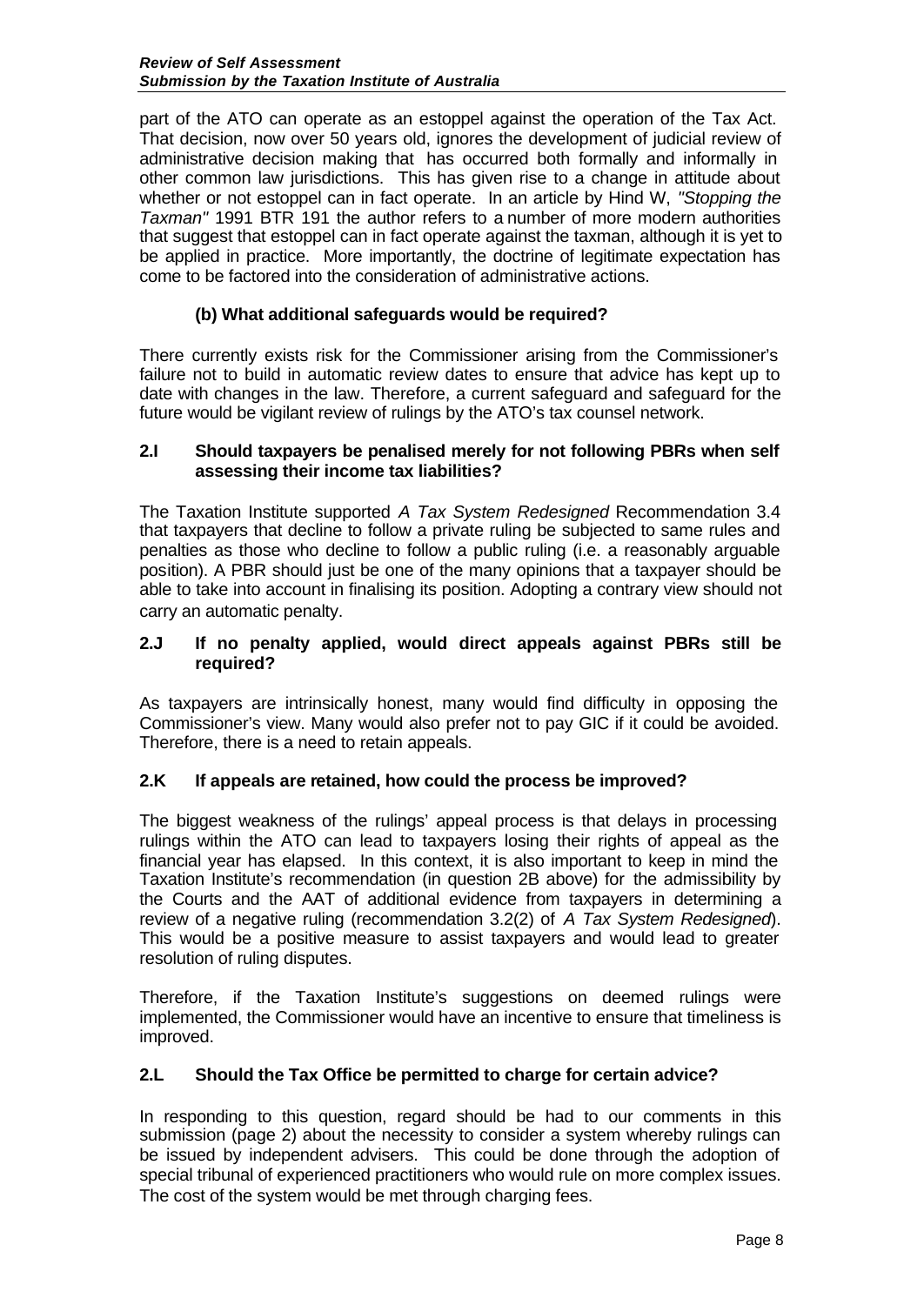That said, *A Tax System Redesigned* recommended (Recommendation 3.5) that the law should be changed to enable the charging for private rulings. This process is intended for the more complex tax matters involving "significant amounts of tax . . . or significant ATO time and resources . . . where the ability of the taxpayer to pay the charge is clear". It was proposed at the meeting that a power to charge for rulings be inserted into the Tax Administration Act 1953.

Given the limitations on such a power recommended in *A Tax System Redesigned*, it should not impact upon small and medium size taxpayers. However, we have concerns that if the power inserted was merely a power to charge, without any qualification, it could lead to fees for all rulings being charged in the future, without the issue being considered by Parliament.

Therefore any amendment should include in legislation, or regulations, the charging guidelines. These guidelines should be developed in consultation with interested parties and be enacted at the same time as the charging power

## **2.M How could the Tax Office use more cost effective channels for the delivery of binding advice to taxpayers or through practitioners?**

The proposed introduction of safe harbours under the Standards for the Tax Profession proposals should effectively remove the liability issue for individual taxpayers. Therefore, the ATO needs to concentrate on providing rapid rulings and advice support databases to practitioners.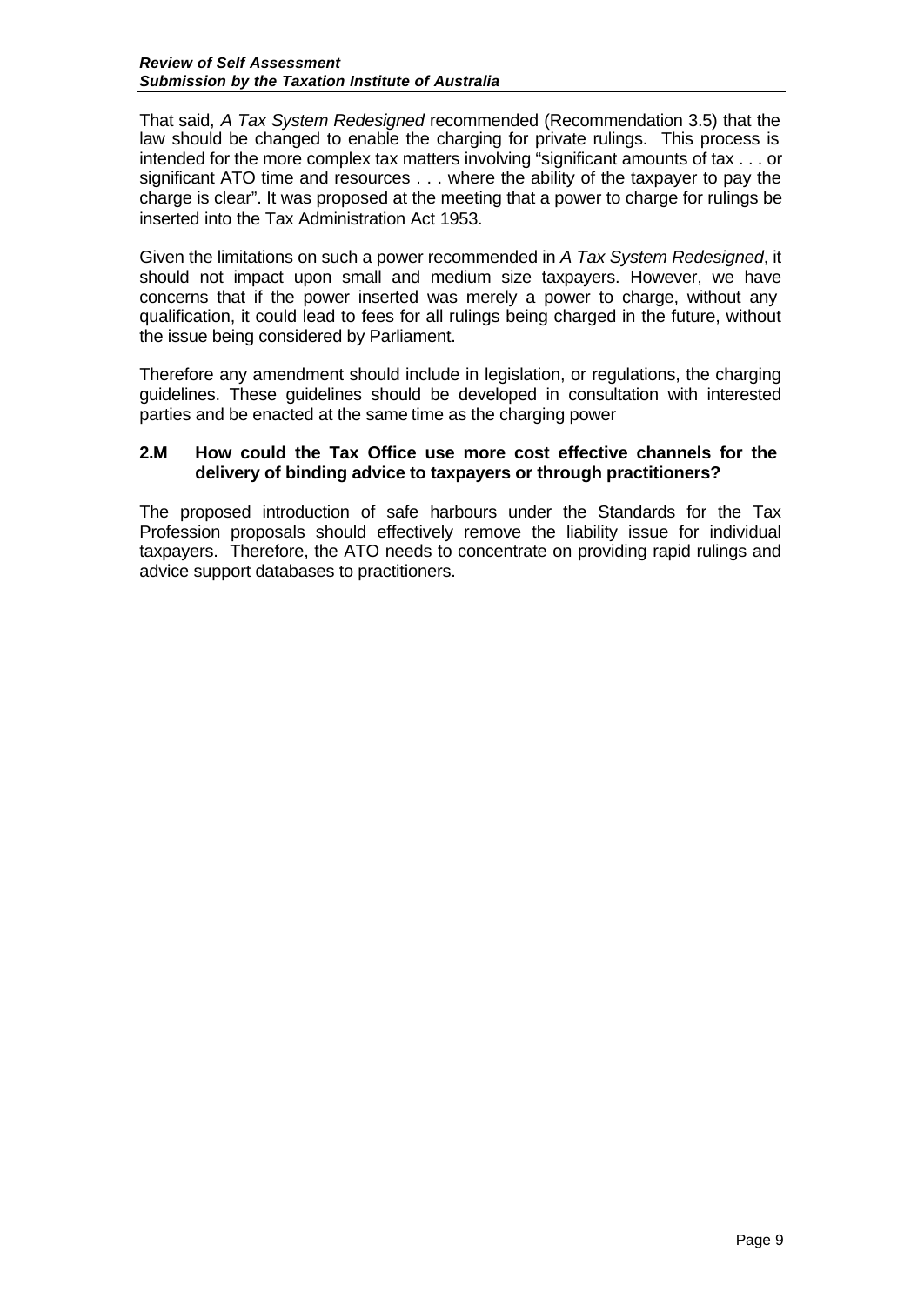# **Chapter 3: Review and amendment of assessments**

## **3.A (a) Should the period for an amendment increasing the liability of an individual not in business, and/or a very small business be reduced to, say, two years?**

Given that the ATO has access to real time information through BAS and IAS, there is a trend towards bringing forward of the lodgement of all tax returns, and the availability of computer matching and refined audit techniques, the rational of a four year review period is hard to fathom. This is particularly so given that the period of review 79 years ago under the Commonwealth's first income tax act was only three years<sup>8</sup> and continued to be three years, where there was true and full disclosure, with the introduction of the 1936 Act.

These long periods for review are excessive, particularly in respect of losses. They encourage lethargic administration, and may have been a contributing factor in the ATO's lax response to mass marketed schemes in recent times. As the ATO has moved to real time information collection the rationale for long review periods has disappeared.

Furthermore, the ATO should be prepared to bear some downside, i.e. the loss of the opportunity to amend where it fails to act efficiently. Therefore, the review period for the ATO in respect of all individuals should be limited to two years. The period of review for businesses should be reduced from four years to three years. A similar review period should exist in respect of Part IVA.

#### **(b) Should the eligibility of a very small business be based on whether it has chosen to be a Simplified Tax System taxpayer?**

No. There are fundamental problems with the definition and the rules, which have given rise to very low up take of STS. For example, of the eligible taxpayers who lodged their 2002 tax returns (as at 17 April 2003), only 14% have opted into STS. Although we have been advised this figure has increased "within expectations" with the lodgment of the 2003 returns, the figures mentioned of 30-35% are not the public expectations of Government (which touted in a number of press releases in 2000 that 95% of all businesses and 99% of farming businesses would be eligible for STS).

## **(c) What exclusions from a two year period would be appropriate?**

The only exclusions would be where there is evidence of fraud or evasion.

Consequently, the Taxation Institute does not support the suggestions raised in the Treasury Discussion Paper that there needs to be an exclusion to allow the ATO more than two years to complete its compliance activity for some individuals and very small businesses with complex affairs and where information from third parties is not readily available. Unless fraud or evasion is involved, there is no need to exclude these types of cases from the two year period. Given the current level of onus on a taxpayer in the self assessment system, two years is more than adequate time for the ATO to establish whether or not there is fraud or evasion. It may be that in exceptional cases the ATO should be given the ability to apply to the Federal Court

 8 s 37(1) and (2) of *the Income Tax Assessment Act 1922*.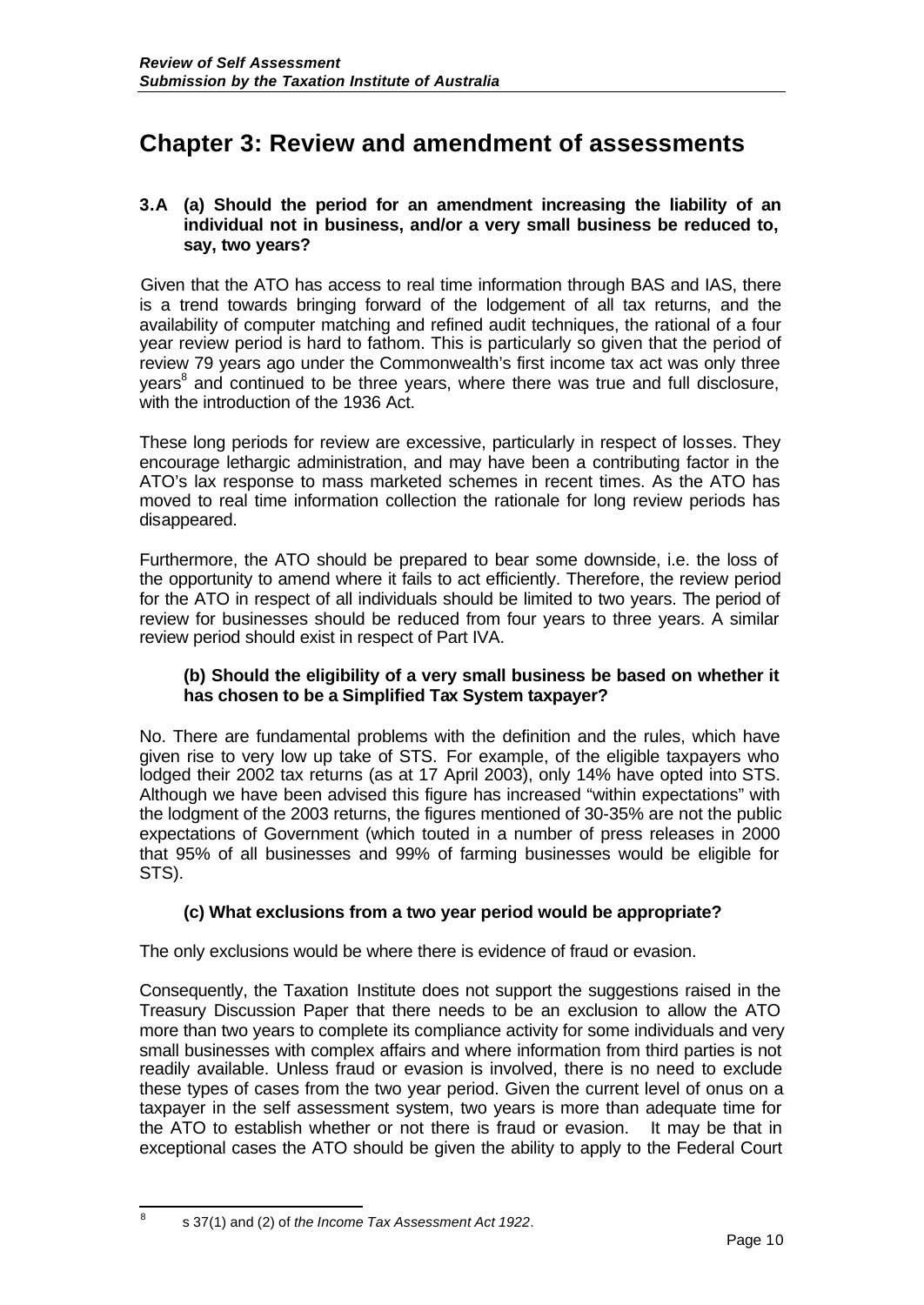for an extension of time in the same manner as is currently provided for in s.170(4) of the 1936 Act.

### **3.B Should the amendment period for medium and large businesses and other complex cases remain as four years?**

A maximum statutory three year time period should apply in all medium and large business cases, including cases where the Commissioner's amendment arises as a result of a Part IVA determination, transfer pricing amendments and nil assessments.

It was suggested during consultation on this paper that given the current continuous review conducted in respect of most large corporates, a lesser period was warranted.

#### **3.C (a) Should the amendment period for arrangements conferring unintended tax benefits (including arrangements covered by Part IVA) be reduced from six years to, say, four years?**

As one of the concerns with self assessment has been the potential continuing liability of taxpayers, it is important that finalisation of matters is achieved in a reasonable period. To ensure that the ATO is obliged to actively bring matters to an end, then the period should be reduced consistent with other time periods.

This would encourage the ATO to make a thorough and more robust assessment of issues at an earlier point in time, leading to greater taxpayer certainty. The magnitude and risk of penalties would be reduced where the ATO is tardy in reviewing issues and reaching its view on the application of the tax law.

#### **(b) Should taxpayers be required to disclose certain tax planning arrangements more fully in returns?**

This suggestion runs counter to the concept of self assessment and is only acceptable if the Commissioner is required to review and to sign off on these disclosures in close proximity to the lodgment of the return. It is only with such review and sign off that certainty is ensured and the current imbalance in respect of obligations and rights imposed on the taxpayers by self assessment is corrected.

## **3.D (a) Is there benefit in the idea of the Tax Office providing early notice to those taxpayers that it has decided to audit?**

Such early notice may ensure greater accuracy, however it must be accompanied with mechanisms that allow quick resolution of any potential areas of dispute.

Any early notice must given prior to lodgment of the return and to ensure that they are not used as intimidation, must give rise to an actual audit (unlike current ATO pre-lodgment warning letters).

## **(b) What would be a suitable notification period?**

The time period for notification would depend upon the lodgment date for the taxpayer and the availability of pre-dispute resolution mechanisms (i.e., quick rulings etc).

## **(c) What exclusions from the notification regime would be appropriate?**

Where taxpayers have been audited in the past and found to be compliant, then they should be free from audit for some time unless major variations from the audit year in respect of income or expenses are identified.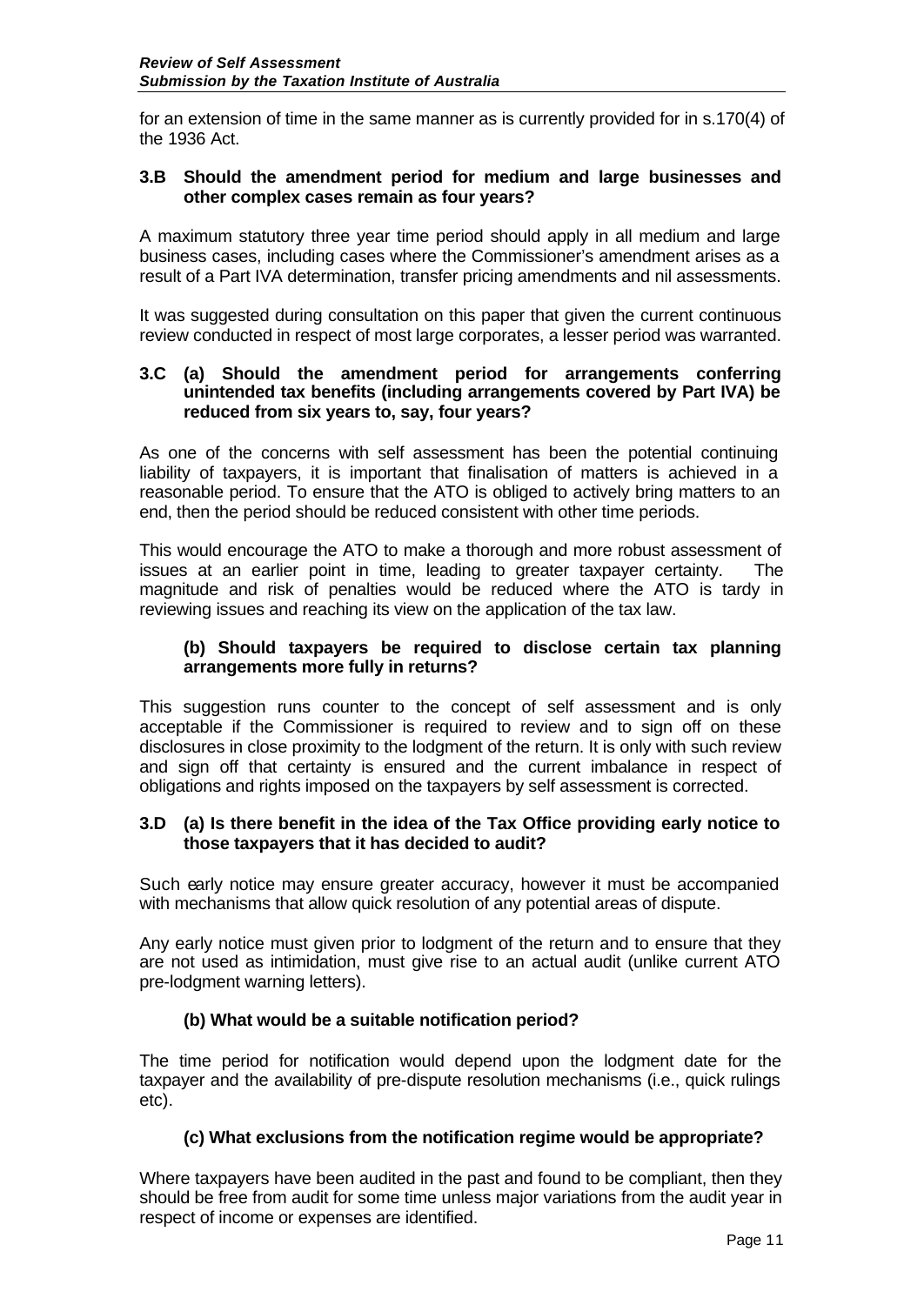### **(d) Would this idea still be beneficial if taxpayers had to disclose more information?**

Again, this suggestion runs counter to the concept of self assessment and is only acceptable if the Commissioner is required to review and to sign off on these disclosures in close proximity to the lodgment of the return.

#### **3.E Should pre-assessment agreements be extended to a wider range of cases?**

Again, this suggestion runs counter to the concept of self assessment.

#### **3.F Should a taxpayer who lodges a nil liability return be subject to the same time limits as apply in amending an assessment?**

In light of *Commissioner of Taxation v Ryan* (2000) 201 CLR 109 and *Batagol v Commissioner of Taxation* (1963) 109 CLR 243, it has long been believed that where a loss occurs an assessment cannot be made under section 166 of the 1936 Act. The limitation period runs not from the year of loss, but the year when the loss is recouped and an assessment issues. The loss year thus remains permanently "open" to future ATO reconsideration.

In practice, this feature of the tax law means that the ATO tends to ignore loss returns (except for very large taxpayers) until the businesses return a taxable income, which could be many years later. Naturally, this delay creates considerable taxpayer angst.

Therefore, the Commissioner's powers to review an assessment needs to be amended where a loss occurs.

This is even more urgent given the apparent inconsistency between assessments under section 166 and self assessment assessments under section 166A of the 1936 Act. In the AAT decision in *BCD Technologies* (handed down 19 May 2004) McCabe SM found that a nil assessment under section 166A was not subject to amendment outside the time periods set out in subsection 170(2) of the 1936 Act.

Any amendment should also represent a finalisation of any losses carried forward in respect to that year; otherwise it will never be a true finalisation of that year's tax return.

#### **3.G What amendment periods should apply to cases that currently have an unlimited period?**

For consistency, other than fraud and evasion, the time period should not exceed a maximum of four years.

### **3.H Should taxpayers have a remedy where the Tax Office delays unreasonably in issuing an amended assessment after it has all the relevant information?**

Yes. Taxpayers should be provided with a range of remedies including compensation, approval, and market rate interest payments. This essential because there is a need to redress a fundamental perceived imbalance in self assessment so that the Commissioner bears some of the costs/downsides of self assessment, in the same way that taxpayers currently do.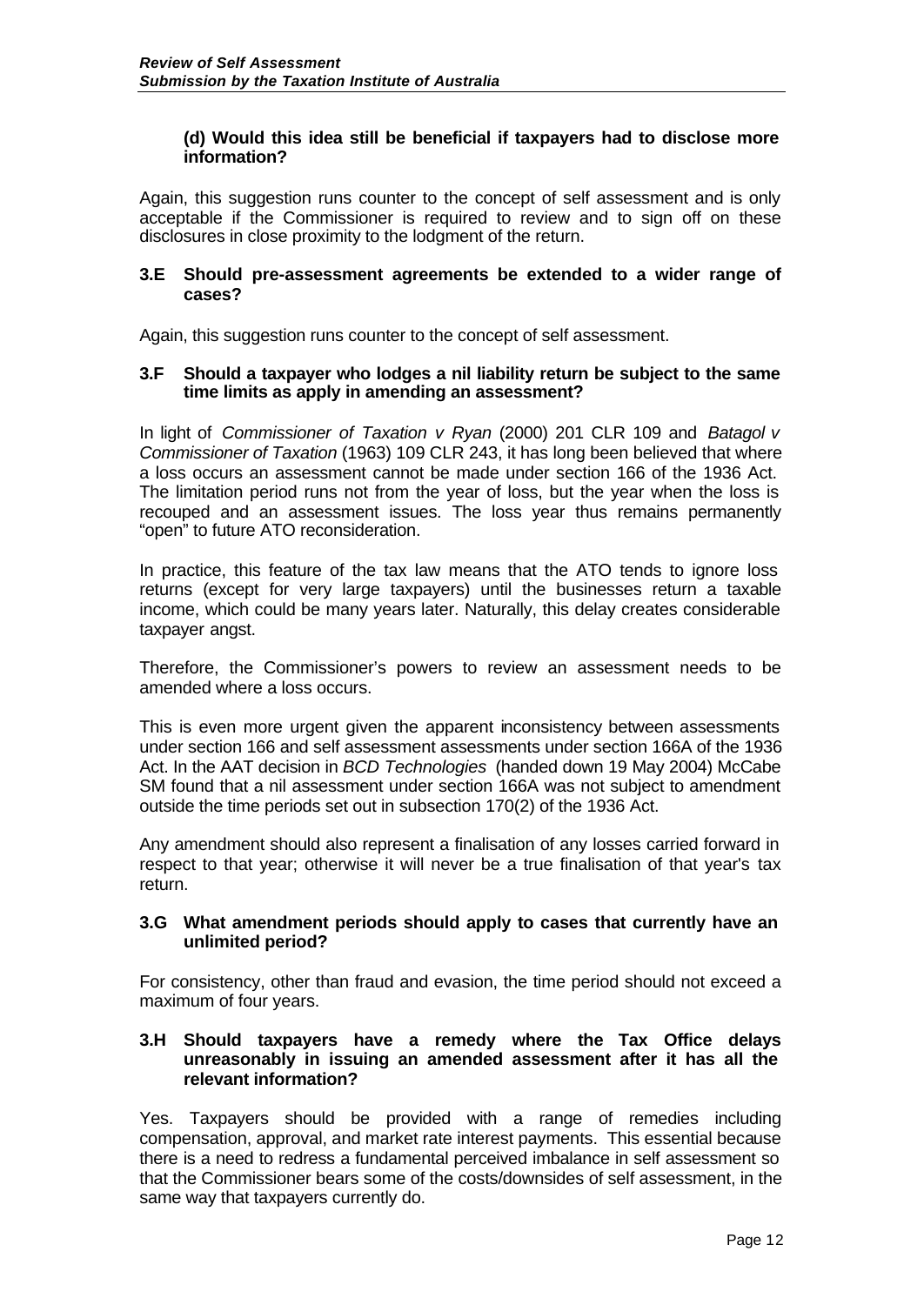For example, if the delay is in issuing a negative amended assessment, then perhaps the response or limitation should be that the ATO is not allowed to issue a negative amended assessment. If it is positive, then, if there are extensive ATO delays, the penalty should be that the amended assessment must be issued as presented by the taxpayer. Another alternative is to subject the ATO itself to some kind of penalty regime in the same way that taxpayers are.

## **3.I Should the period for an amendment reducing a taxpayer's liability be the same as for increasing liability, or be set at a fixed period?**

It is important to stress that this reduction in ATO time periods time does not mean we support the rationale behind matching review periods for the ATO and taxpayers. Under this rationale, it is agreed that bnger periods of review are needed to give taxpayers the time to vary returns where they have made a mistake or where there is an ATO error.<sup>9</sup> However, this rationale is flawed as it proceeds on the basis that the Commissioner and taxpayers are on an equal footing. Given ATO dominance in the relationship, there is little reason to continue the matching principle in respect of the taxpayer's review period.

Consequently, the periods for review no longer need to match and the time period for credit assessment should be unlimited.

## **3.J Would it be better to implement some of the possible changes raised in this Chapter (for example, early notification of compliance activity) by changing administrative procedures, rather than by changes to the law?**

As we believe that the purpose the review is to restore the balance between taxpayers and the ATO, administrative changes would only be supported where there are enforceable legislative changes that bind the Commissioner to carry out tasks in a more timely manner.

 $\mathsf{Q}$ <sup>9</sup> Deductions for self-education expenses were handled incorrectly be *TaxPack* for a number of years. When the error wad discovered, many taxpayers were unable to access refunds because the 4 year period for amendment had elapsed. Thus, an ATO error resulted in a significant windfall gain for the ATO.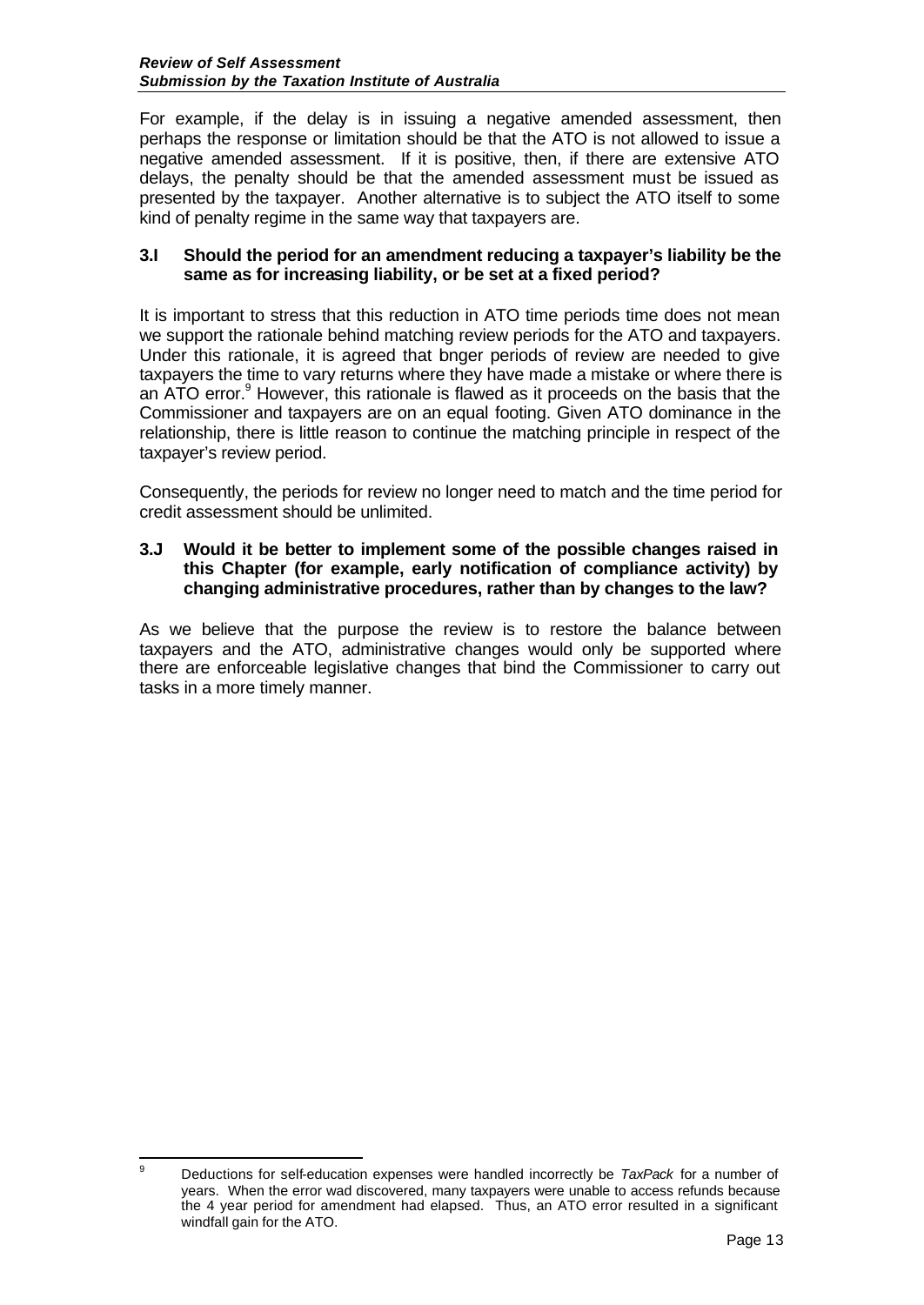# **Chapter 4: Penalties**

## **4.A What (if any) clarification of the terms 'reasonable care' and 'reasonably arguable position' is needed?**

As a general position, the Taxation Institute is of the view that the terms *'reasonable care'* and *'reasonably arguable position'* should not be defined in the tax legislation.

For example, at the the NTLG meeting on 6 September 2001 concerns were raised about the narrow approach to the defining *'reasonably arguable position'* (see agenda item 20.4). It was noted that 284-15(1) of the *Income Tax Assessment Act 1997* (the 1997 Act) has altered the meaning of the concept of reasonably arguable, as that term was defined in s 222C(1) of the *Income Tax Assessment Act 1936* (the 1936 Act). Subsection 284-15(1) was inserted into the 1997 Act by *A New Tax System (Tax Administration) Act (No 2) 2000*, and replaced subsection 222C(1) of the 1936 Act.

Subsection 222C(1) defined a matter as being reasonably arguable if "it would be concluded that what is argued for is about as likely as not correct." In contrast, s 284- 15(1) states that a matter is reasonably arguable if "what is argued for is as likely to be correct as incorrect, or is more likely to be correct than incorrect".

In spite of the opinion expressed in the *Explanatory Memorandum to A New Tax System (Tax Administration) Bill (No 2) 2000* at paragraph 1.20 that "…(a)lthough the wording has been refined, the concept has the same meaning as in s 222C…", the wording of s 284-15(1) alters the meaning of reasonably arguable because it establishes a more stringent test whereby the prospects that the taxpayer's treatment of a matter as being the correct treatment must be greater than 50%.

This conflicts with s 222C(1) where the test is "about as likely as not". As indicated in Taxation Ruling TR 94/5, this latter test simply means that there only has to be a substantial likelihood that the taxpayer's treatment of a matter is the correct treatment, whether or not those prospects are less than or greater than 50%.

The ATO confirmed no change was intentended. However, we believe there is a perception in the community that the meaning has changed as the words used in s284-15(1) seem to change the interpretation. At the meeting, the professional bodies suggested the definition use the words of s 222C(1) rather than s 284-15(1) to minimise confusion. The issue was submitted to the Tax Design Group as a suggested technical correction.

This has not yet occurred and remedial action is required.

# **4.B (a) What is the effect of the penalty for failing to follow a Tax Office private ruling?**

The existence of additional penalties where a taxpayer declines to follow an adverse private ruling or determination (s 284-90(1) item 8) is an impediment. Despite *A Tax System Redesigned* recommendation 3.4 and the *Report No.* 326 recommendation<sup>10</sup> to remove this impediment the provision has again been incorporated in the penalty tax rewrite contained in *A New Tax System (Tax Administration) Act (No 2) 2000*.

l <sup>10</sup> Joint Committee of Public Accounts, *Report No. 326 - An Assessment of Tax - A Report on an Inquiry into the Australian Taxation Office* (Canberra: AGPS, 1993), recommendations 37-40; also see paras. 6.71-6.80.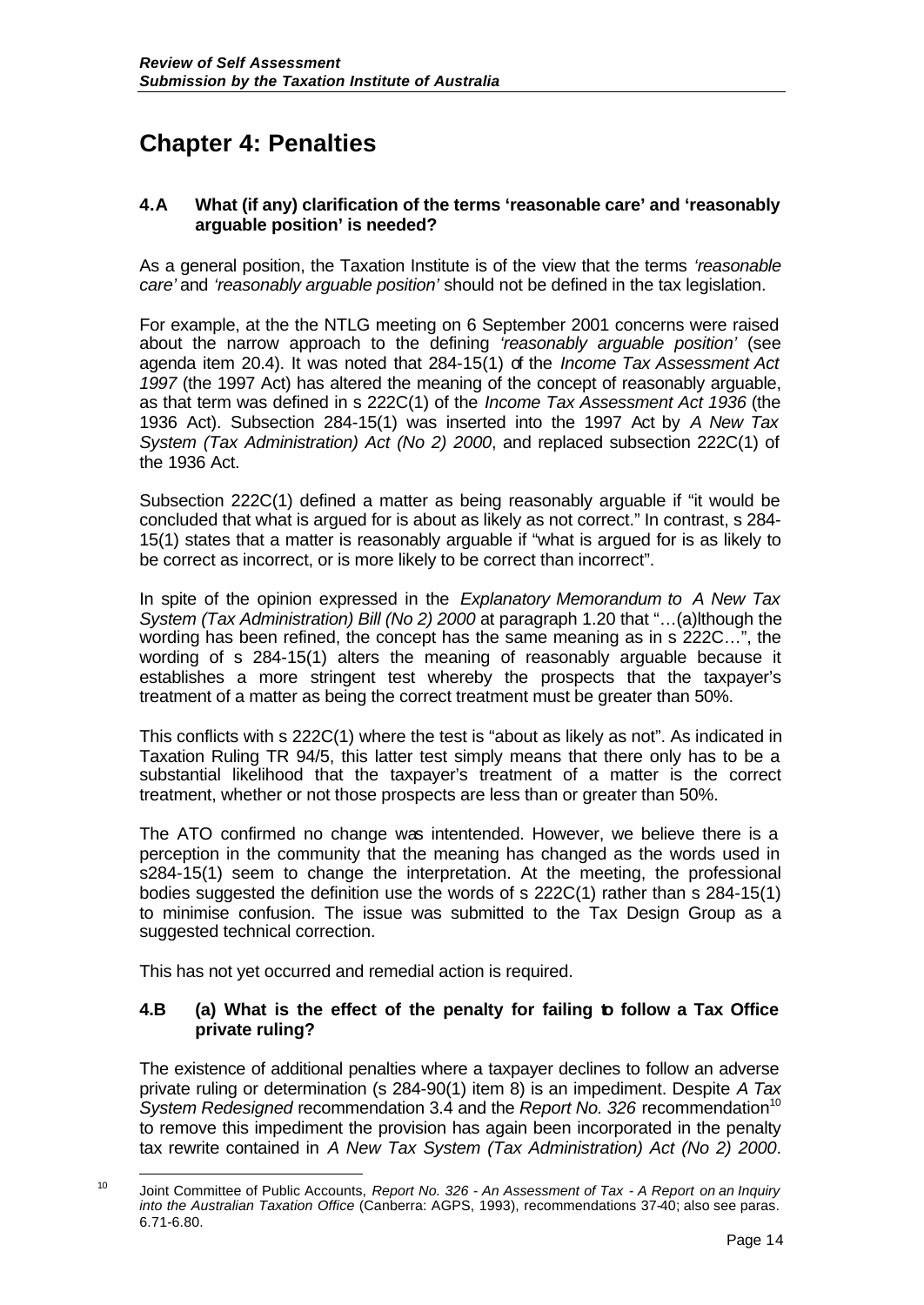The Taxation Institute supports the recommendation that taxpayers that decline to follow a private ruling be subjected to same rules and penalties as those who decline to follow a public ruling (i.e. a reasonably arguable decision).

## **(b) Do taxpayers only request PBRs when they are confident of a favourable ruling?**

Ancedotially, represented taxpayers will request a ruling in a variety of circumstances, not only where success is likely. PBR's tend to be sought where transactions are strategic and/or involve the Group's shareholders regardless of whether we are confident of receiving a favourable ruling.

Prudent taxpayers often insist on rulings (particular in the wake of the Mass Marketed schemes) to ensure peace of mind. Tax advisers may also seek a ruling where the outcome is believed to be unfavourable where the dient doubts the veracity of the advisor's advice as a "mate got it last year" etc.

In fact, in many cases the existence of penalty for failing to follow an ATO private ruling creates a reluctance to seek private rulings unless absolutely necessary

#### **4.C If the penalty for failing to follow a Tax Office private ruling were to be removed, what other changes would be appropriate?**

None.

## **4.D What further guidance on grounds for remission of penalties is required?**

First, given the complex nature of the ATO Receivables Policy, the ATO should publish its penalty remission policy in a separate, more easily accessible document. The ATO needs to provide further guidelines on what factors will be taken into account in making a distinction between micro businesses and large corporates in its remission material.

Second, instead of relying on ATO remission, the Taxation Institute is of the view that penalties on shortfall amounts should not be automatically imposed for the period up to and including the first tax return following the first full year of the application of a new tax law (or such extended transitional period as determined from time to time).

Similarly, in relation to obligations for amendments that have been introduced but not enacted, the Taxation Institute recommends that shortfall penalties in these circumstances should never be imposed automatically in the first instance.

Third, in relation to Part IVA, the ATO practice of automatically imposing 50% penalties as a matter of course in cases involving Part IVA is unacceptable. Further, this process is contrary to the ATO's own guidelines set out in PS LA 2000/10 (paras  $73 - 76$ ).

The ATO is using Part IVA to attack commercial arrangements, not just transactions that are blatant, artificial or contrived in nature. As a result taxpayers will often have taken reasonable care and have a reasonable arguable position dispute being challenged under Part IVA. Therefore, the Taxation Institute is strongly of the view that the Commissioner needs to have greater regard to the actual circumstances of a particular case before determining the level of penalty to apply in relation to Part IVA. The penalty regime therefore needs to reflect to the actual behaviour of the taxpayer and not just impose a 50% penalty as a matter of course.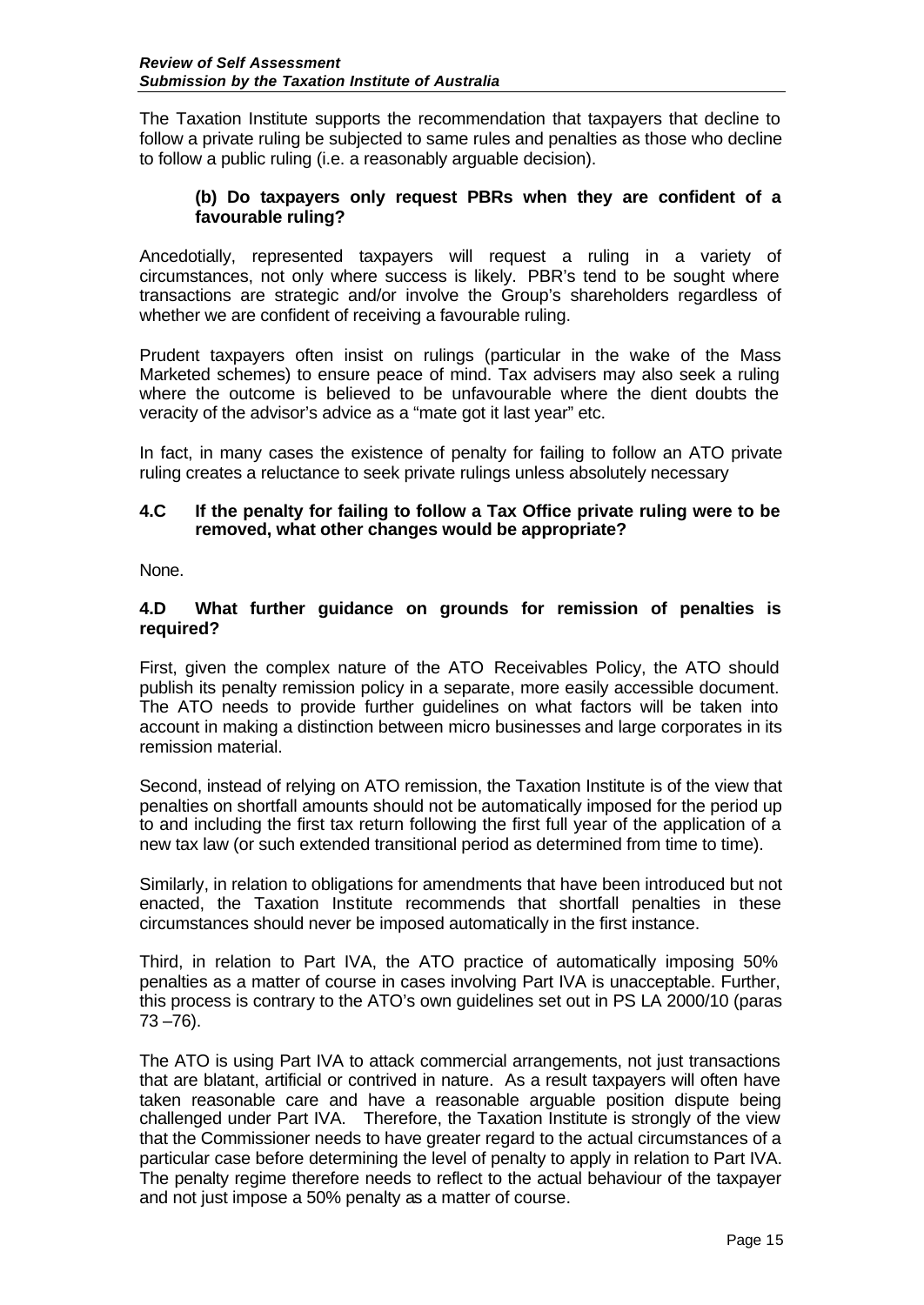It would also be useful if the ATO issued guidelines to assist taxpayers and ATO officers determine whether a reasonably arguable position has been adopted. A taxpayer should be able to demonstrate that it has a reasonably arguable position where:

- there is no intentional disregard of the law;
- the taxpayer has not recklessly approached its tax obligations;
- the taxpayer has good past behaviour in meeting its tax obligations;
- a genuine attempt has been made to comply with the law; and
- external tax advice was sought confirming on the application of Part IVA and the taxpayer acted in accordance with that advice.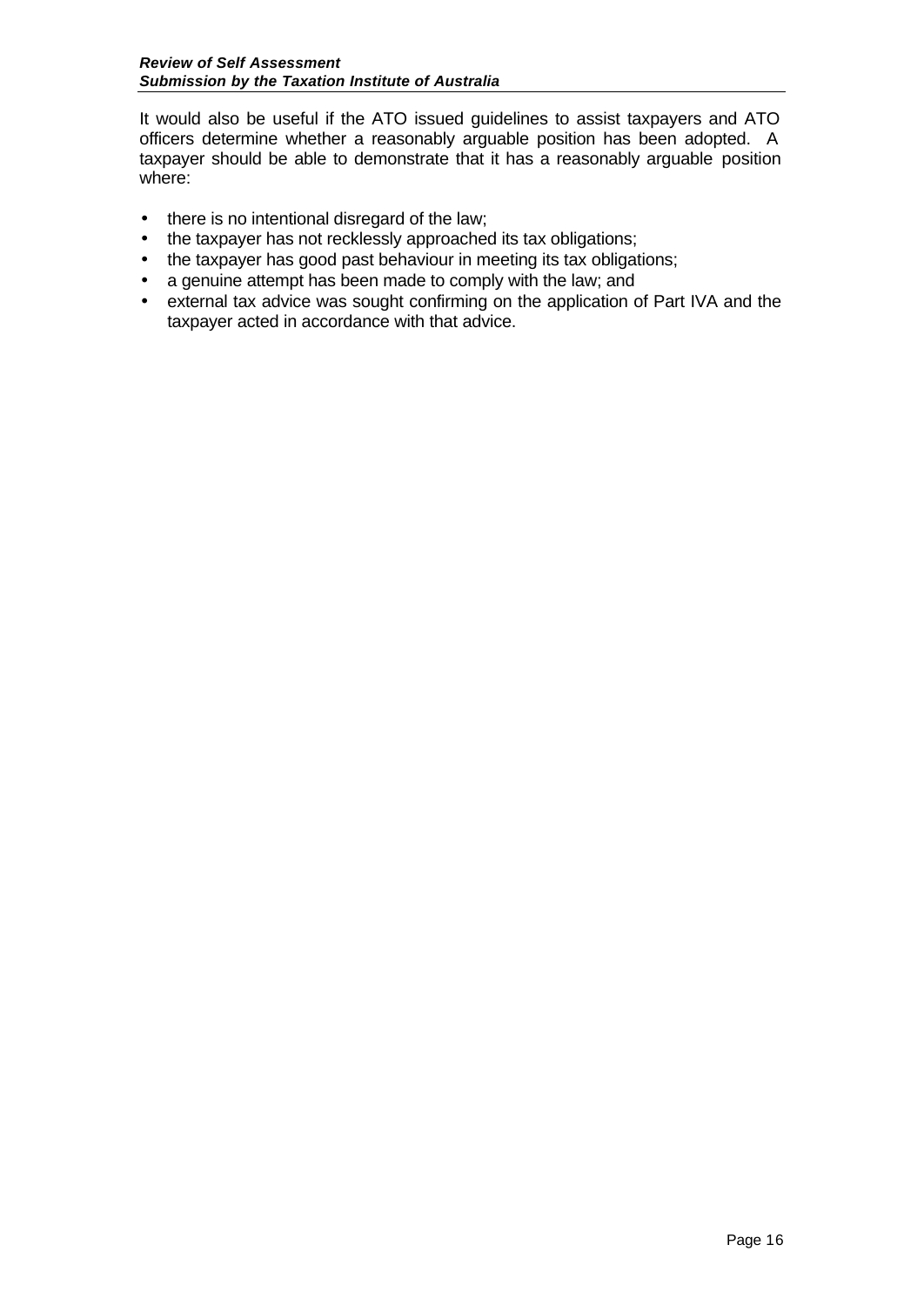# **Chapter 5: The General Interest Charge**

## **5.A (a) Should the GIC be set at a level to provide a positive incentive to encourage taxpayers to take steps to ensure they assess correctly?**

The current GIC is viewed as punative by most taxpayers. It does nothing to ensure that returns are correctly prepared as the majority of taxpayers in lodging their returns believe that they have complied with the law.

# **(b) Or should this be dealt with exclusively under the penalty regime?**

The problem with GIC is that it gives the appearance of doubling up on penalties or continuing to apply a penalty where the penalty regime does not otherwise apply. Therefore, it should be dealt with as part of the penalty regime.

## **5.B Is the rate of the GIC excessive against this principle?**

The rate of GIC is excessive particularly where persons make claims on the belief that the amounts are treated in a particular way by the law only to subsequently find two to three years later that the amounts were incorrectly treated and they have incurred GIC, which had the law been clear they would not have incurred.

Also, the current GIC is excessive to the extent that it contains a significant penalty component, especially where taxpayers' costs of funding is substantially less than the GIC. The inherent penalty component in the current GIC disadvantages large taxpayers who have complex businesses, large tax liabilities and as a result are in general more prone to tax adjustments (both favourable and unfavourable).

## **5.C (a) Are the approaches identified in this Chapter suitable to address identified concerns with the GIC?**

The Taxation Institute believes that other than cases of fraud or evasion, GIC levied for the period between assessment and subsequent amendment should not apply where the shortfall arises. It should only apply from the date of amendment and any uplift should only be applied where there is evidence of fraud or evasion.

Unfortunately as none of the proposed approaches embody these concepts, we are unable to endorse any of the approaches identified in this Chapter.

## **(b) If so, by what mechanism should the approaches be implemented?**

In light of the above, we cannot recommend that any of these approaches be implemented.

#### **(c) Are there cases where full GIC should continue to apply to shortfalls?**

In relation to the period between assessment and amendment, consistently with the above, GIC should only continue to apply where there is blatant fraud or evasion.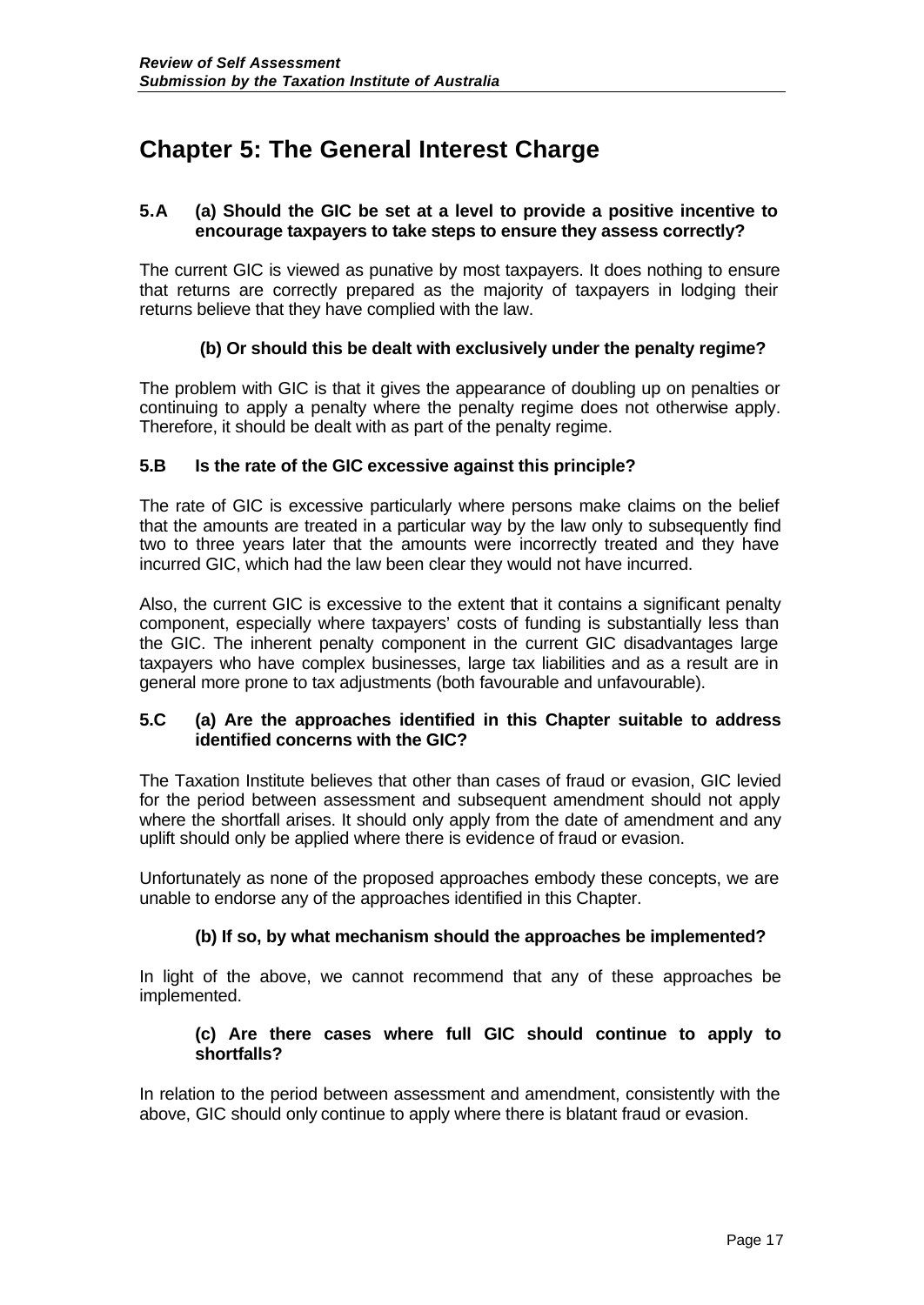## **5.D (a) What priority should be given to simplicity in considering any changes to the current GIC regime?**

In relation to the period between assessment and amendment, by adopting the approach recommened, i.e., GIC only applies in the case of fraud or evasion, this would achieve the required level of simplicity envisaged by the report. The other measures suggested are by their very nature complex and would impose further compliance costs on taxpayers.

## **(b) Should different market segments be treated differently for GIC purposes?**

In relation to the period between assessment and amendment, given our recommendation that GIC should only apply in the case of fraud or evasion, there should be no need to differentiate different market segments.

However, in respect of GIC relating to a failure to pay by a due date, the analysis in the Chapter suggest that there is a need to provide differential treatment to salary and wage and small business taxpayers.

# **(c) Is it feasible to move away from a single, comprehensive system?**

If the approach recommended by the Taxation Institute is adpoted, the complexities arising from the methods explored in the report do not arise.

## **5.E (a) Should remission of the GIC be initiated by the Tax Office in more circumstances?**

Yes. The Taxation Institute believes that in all circumstances the uplift factor should be remitted unless circumstance exist which indicate the use of Commonwealth monies as a form of funding.

## **(b) If so, what criteria should be used?**

As discussed in 5E(a).

## **5.F (a) Should the benefit from tax deductibility of the GIC be standardised, to eliminate the impact of varying tax rates?**

No comment.

## **(b) If so, how should this be achieved?**

No comment.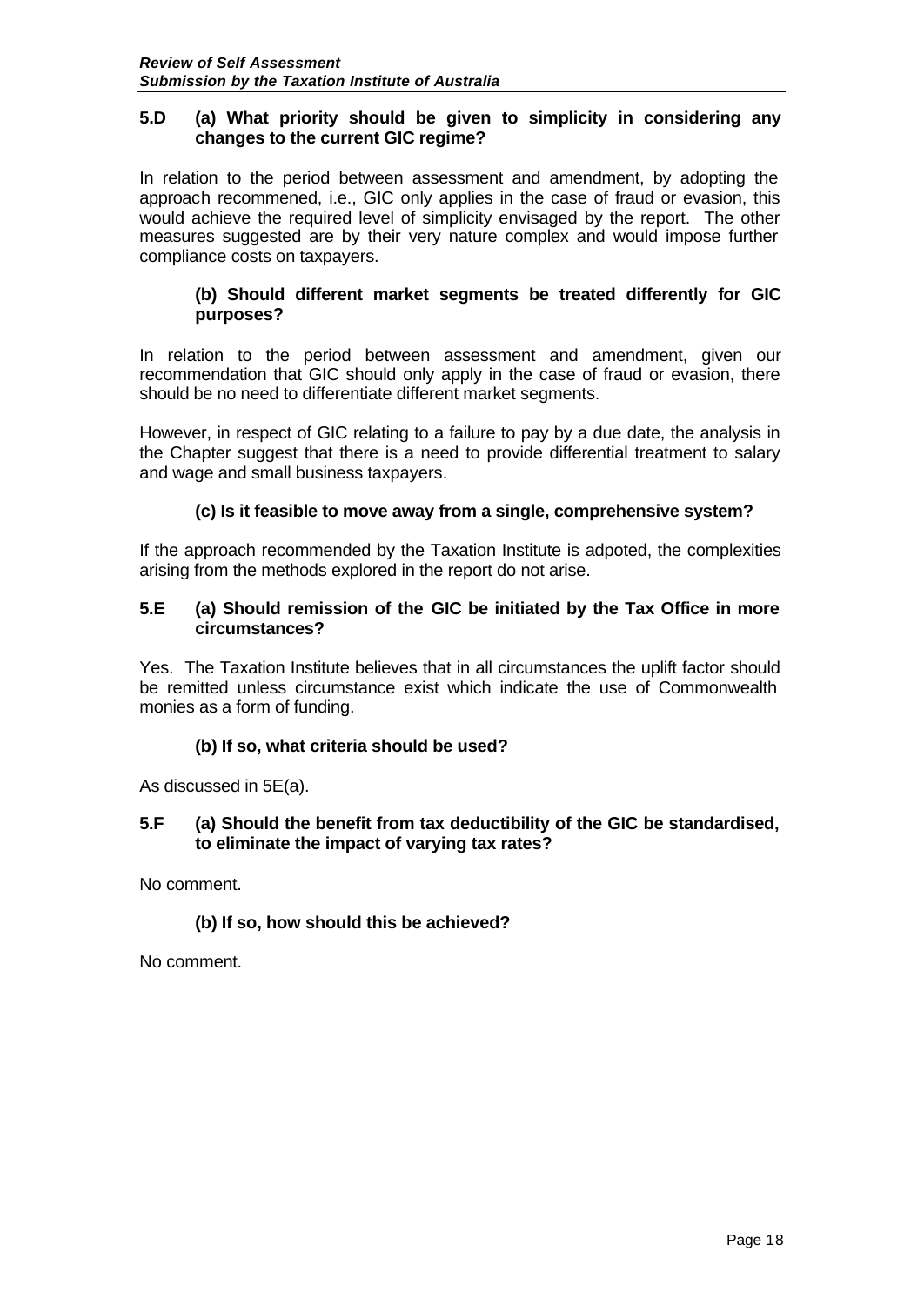# **Chapter 6: Other Issues**

## **6.A (a) Should the Tax Office undertake earlier examination of any categories of return (or specific items)?**

No. Earlier examination of any categories of return runs contrary to the nature of self assessment.

## **(b) If so, what taxpayers or specific items and why?**

Refer to response to 6.A(a) above.

## **6.B (a) What further steps would promote taxpayer awareness of their obligations under self assessment?**

One of the fundamental changes occasioned by the introduction of self assessment is that claims in returns are not verified by the ATO when the returns are lodged, and in the case of an individual, the ATO still calculates the taxpayer's liability and issues an assessment. $^{\mathsf{11}}$ 

An "assessment" is defined in s 6(1) of the ITAA 1936 (via s 995-1 of the Income Tax Assessment Act 1997 – the ITAA 1997) to mean the ascertainment of:

- (i) the amount of taxable income and of the tax payable; or  $(i)$  the amount of additional tax payable under a provision of
- the amount of additional tax payable under a provision of Part VII.

If the taxpayer's word is accepted without review it is difficult to see in the self assessment environment that the Commissioner has "ascertained" anything in issuing a "Notice of Assessment". At best a "Notice of Assessment" is no more than a notification of a liability in a self assessment environment. To imbue it with qualities of the pre-self assessment concept lacks logic, particularly when a nil notice (in the case of loss or where a person is below the tax threshold) is treated in law as not being an assessment.<sup>12</sup>

However, the word "assessment" has an idea of finality and legally it cannot be conditional.<sup>13</sup> Thus, the issue of a "Notice of Assessment" sits uncomfortably with the concept of self-assessment.

## **(b) Could, for example, notices of assessment be better labelled?**

The word "assessment" should be replaced except where the Commissioner actually ascertains a tax liability. For example, an "assessment" could be issued following a tax audit. Thus, the existing document known as a "Notice of Assessment" should be renamed using words that convey that it is merely a confirmation of the information supplied by the taxpayer. Possible names could be "Interim tax calculation", or "Tax calculation sheet."

 $11$ In the case of individuals, whilst claims are not verified by the before an assessment is issued, nevertheless the lodgement of the return does not constitute a deemed assessment (as is the case for companies and superannuation funds), so that the ATO still issues an assessment notice.

<sup>12</sup> The High Court in *FCT v Ryan* (2000) 43 ATR 694 held that until an amount is due and payable there is no assessment. Thus, the issue of an assessment notice for a 'Nil' amount is not an assessment. The implication of this for taxpayers is that that particular tax year can never be "closed", and is thus open for further ATO review/audit indefinitely.

<sup>13</sup> see *FCT v Stokes* (1997) 34 ATR 478.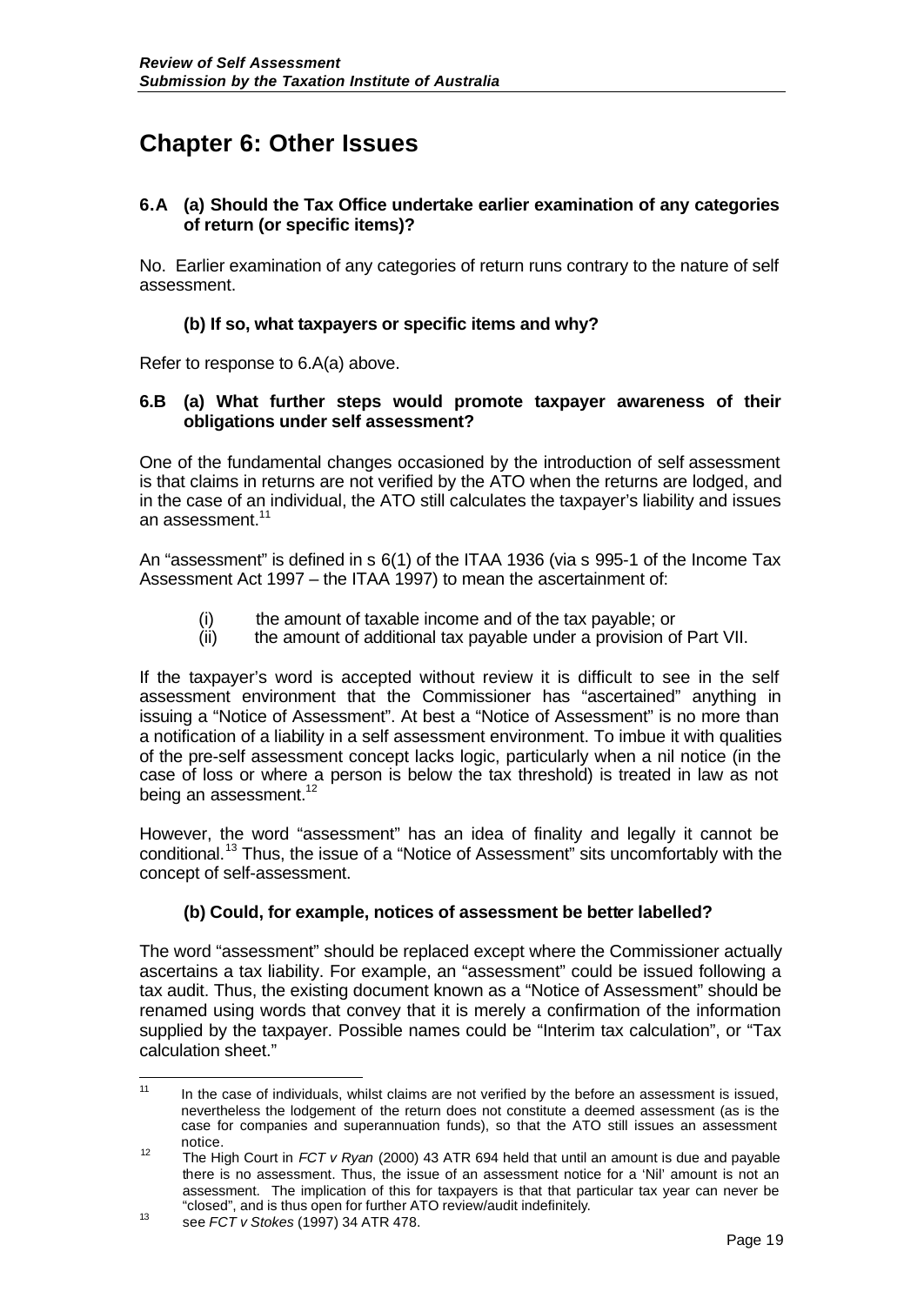## **6.C In what circumstances is there a need for a Public Tax Advocate or greater use of alternative dispute resolution?**

As noted earlier in our submission, the Taxation Institute has recommended the adoption of special tribunal of experienced practitioners who would rule on more complex issues in the case of issuing private ATO advice. This type of special tribunal could also be used as a vehicle for offering alternative dispute resolution for taxpayers and the ATO.

# **6.D (a) What is the impact of the Tax Office reviewing tax agent systems?**

This question seems to be inconsistent with the discussion material in the Treasury Discussion Paper. Therefore, we have answered it in the context of the Paper's discussion.

Pre-assessment reviews do generate substantial compliance costs and in a number of cases, due to poor ATO compliance targeting, result in multiple checks of the same taxpayer. These costs are often difficult to collect from clients, as they believe that the checking arose due to a lack of diligence by the tax agent, not due to their particular circumstances.

## **(b) Could these reviews be improved, and if so, how?**

The ATO needs to provide taxpayers with the opportunity in advance to pre-empt such a review by providing the necessary information. However, such a process questions once again the rationale of self assessment.

#### **6.E (a) What particular information could the Tax Office collect more efficiently?**

In light of the heavy data collection requirements contained in the tax return (e.g., depreciation schedules, losses schedules, etc) efficiency in collection will only be improved by streamlining and prioritising the information required to lodged with the return. As a result we have a situation where taxpayers are required to provide more information in a self assessment than they were required to do under the previous assessment system. Despite incurring these greater costs they have not benefited as there is no certainty despite there being a full and true disclosure. Under self assessment, the collection of information should be more restricted (thus more efficient and following on from that, able to be prepared earlier due to less time wastage).

#### **(b) What is the optimal balance between the Tax Office giving early warning of information requirements and the need to be able to respond to issues emerging from tax returns?**

As discussed above, any early information requests must be balanced with early resolution of any problems thereby providing certainty to taxpayers.

## **6.F What particular record keeping requirements are regarded as onerous?**

The current record keeping requirements are onerous and changes need to be made in a number of areas. The following list is indicative of some of the areas that require attention:

• Capital Gains Tax (CGT) records in general (e.g., cost base adjustments, and share transactions).